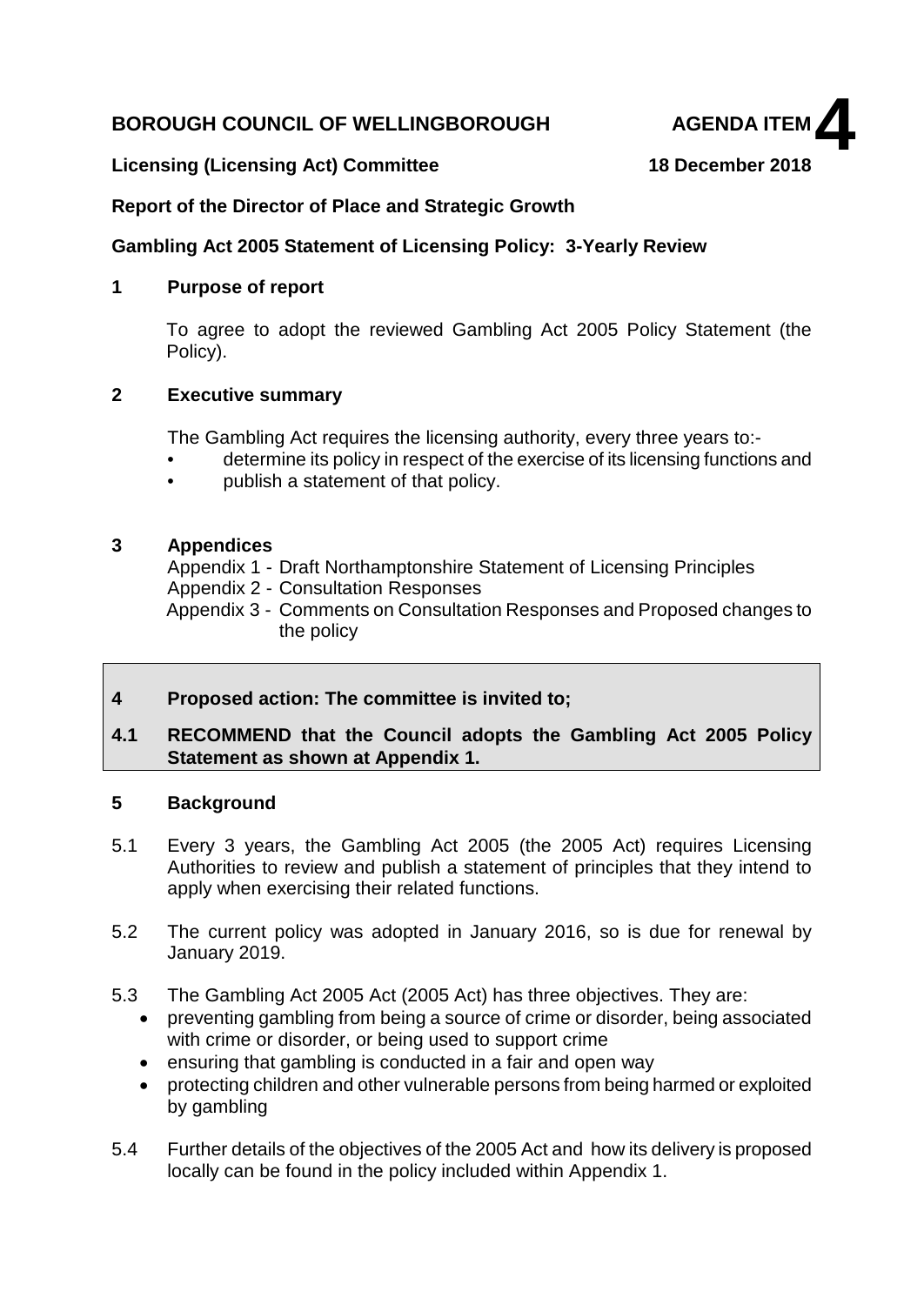#### **6 Discussion**

- 6.1 The policy was drafted by the Northamptonshire Licensing Liaison Group and reflects guidance produced by both the Gambling Commission and the Local Government Association on what should be included in such a document.
- 6.2 Following agreement from the Licensing Committee on  $10^{th}$  September 2018, a wide scale consultation exercise took place for a 6-week period starting on  $24<sup>th</sup>$ September 2018. Two responses were received and considered. A copy of these responses are included within Appendix 2. Detail of the proposed changes, post consultation, is included within Appendix 3.
- 6.3 The 2005 Act requires Licensing Authorities to determine a resolution regarding the provision of casinos. The resolution will form part of the Council's Gambling Act 2005 Statement of Licensing Policy.
- 6.4 Section 7(1) of the 2005 Act states that a casino is an arrangement whereby people are given an opportunity to participate in one or more casino games. Casino games are defined by the 2005 Act to mean a game of chance which is not equal chance gaming. Equal chance gaming is gaming which does not involve playing or staking against a bank, and where the chances are equally favourable to all participants.
- 6.5 On 16<sup>th</sup> October 2018 the council adopted a 'No Casino' resolution. The authority may subsequently revoke the resolution by passing a counterresolution.

### **7 Legal powers**

7.1 Section 349 of the Gambling Act 2005 requires all licensing authorities to prepare and publish a statement of the principles that they propose to apply in exercising their functions under the Act, every 3 years.

### **8 Financial and value for money implications**

The issuing of relevant licenses will continue to generate income revenue.

#### **9 Risk analysis**

This table needs to be completed for any report setting out a proposed course of action that entails risks at the outset of the project or if the risks change along the way.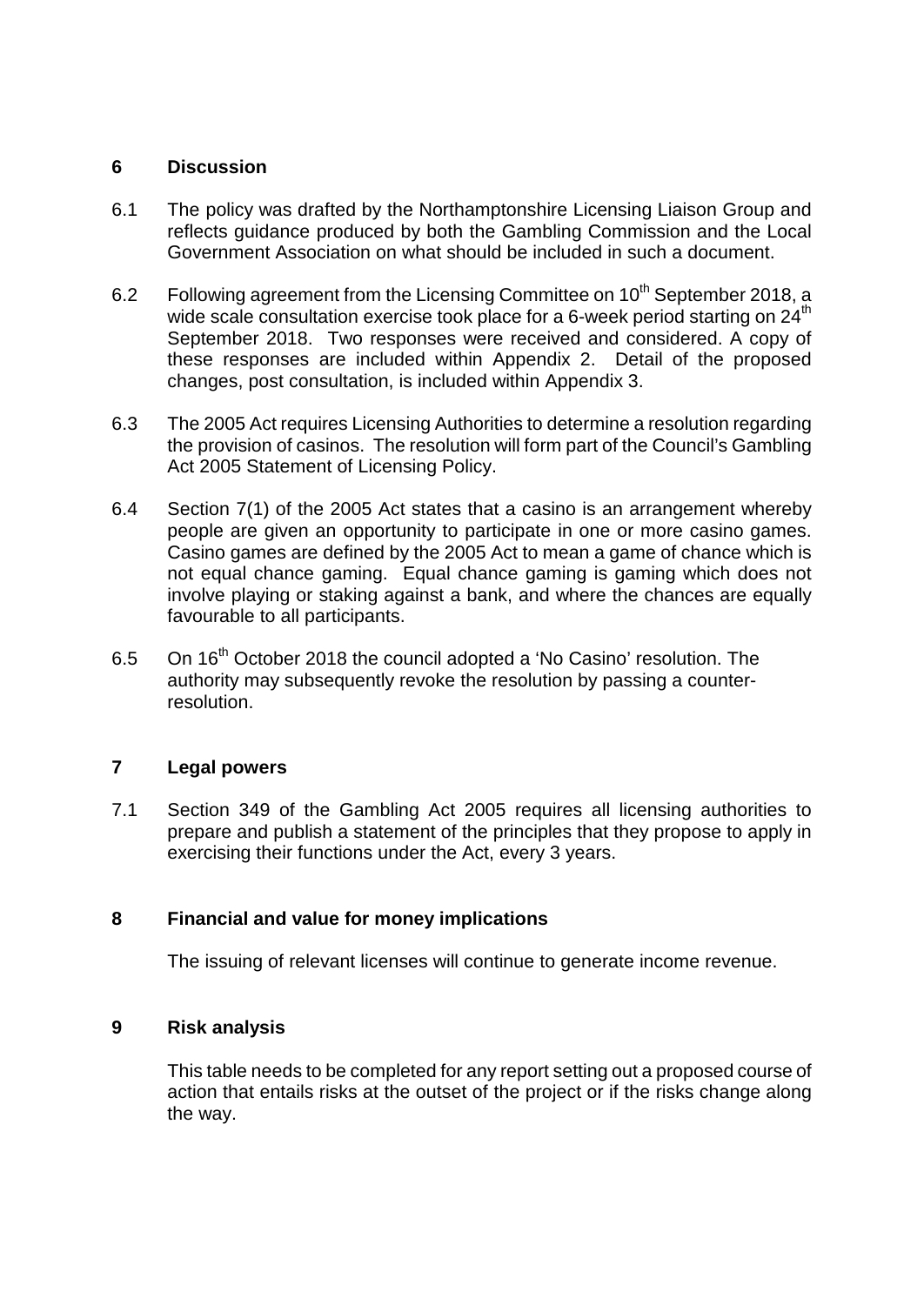| Nature of risk          | <b>Consequences</b> | <b>Likelihood of</b> | <b>Control</b>    |
|-------------------------|---------------------|----------------------|-------------------|
|                         | if realised         | occurrence           | measures          |
| That the                | The Licensing       | Low                  | To approve the    |
| Statement of            | Authority has no    |                      | policy statement. |
| <b>Licensing Policy</b> | policy against      |                      |                   |
| is not approved.        | which to            |                      |                   |
|                         | determine           |                      |                   |
|                         | licence             |                      |                   |
|                         | applications and    |                      |                   |
|                         | enforce the         |                      |                   |
|                         | provisions of the   |                      |                   |
|                         | <b>Gambling Act</b> |                      |                   |
|                         | 2005.               |                      |                   |

#### **10 Implications for resources**

10.1 No implications

#### **11 Implications for stronger and safer communities**

11.1 The gambling objectives and the policy include requirements covering the prevention of gambling from being a source of crime or disorder, and the protection of children and other vulnerable persons from being harmed or exploited by gambling.

#### **12 Implications for equalities**

**12.1** No implications

#### **13 Author and contact officer**

Amanda Wilcox, Principal Environmental Health Manager

#### **14 Consultees**

SMT District Law

#### **15 Background papers**

None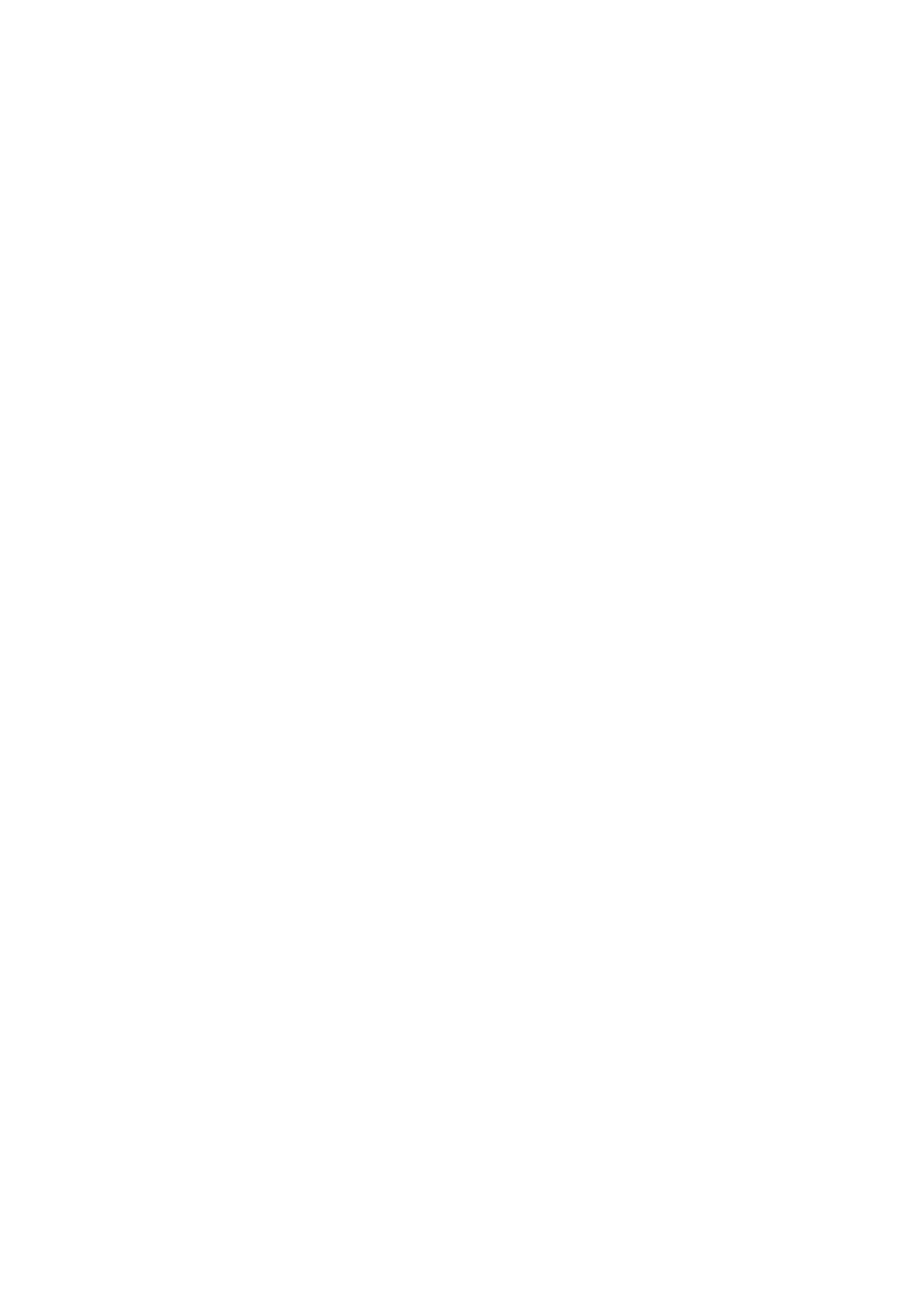

Making Wellingborough a place to be proud of

# **Gambling Act 2005 Policy Statement**

**Date: January 2019**

This Statement of Principles was adopted by Borough Council of Wellingborough at its Council meeting on …

www.wellingborough.gov.uk Tel: 01933 229777 DX 12865 www.wellingborough.gov.uk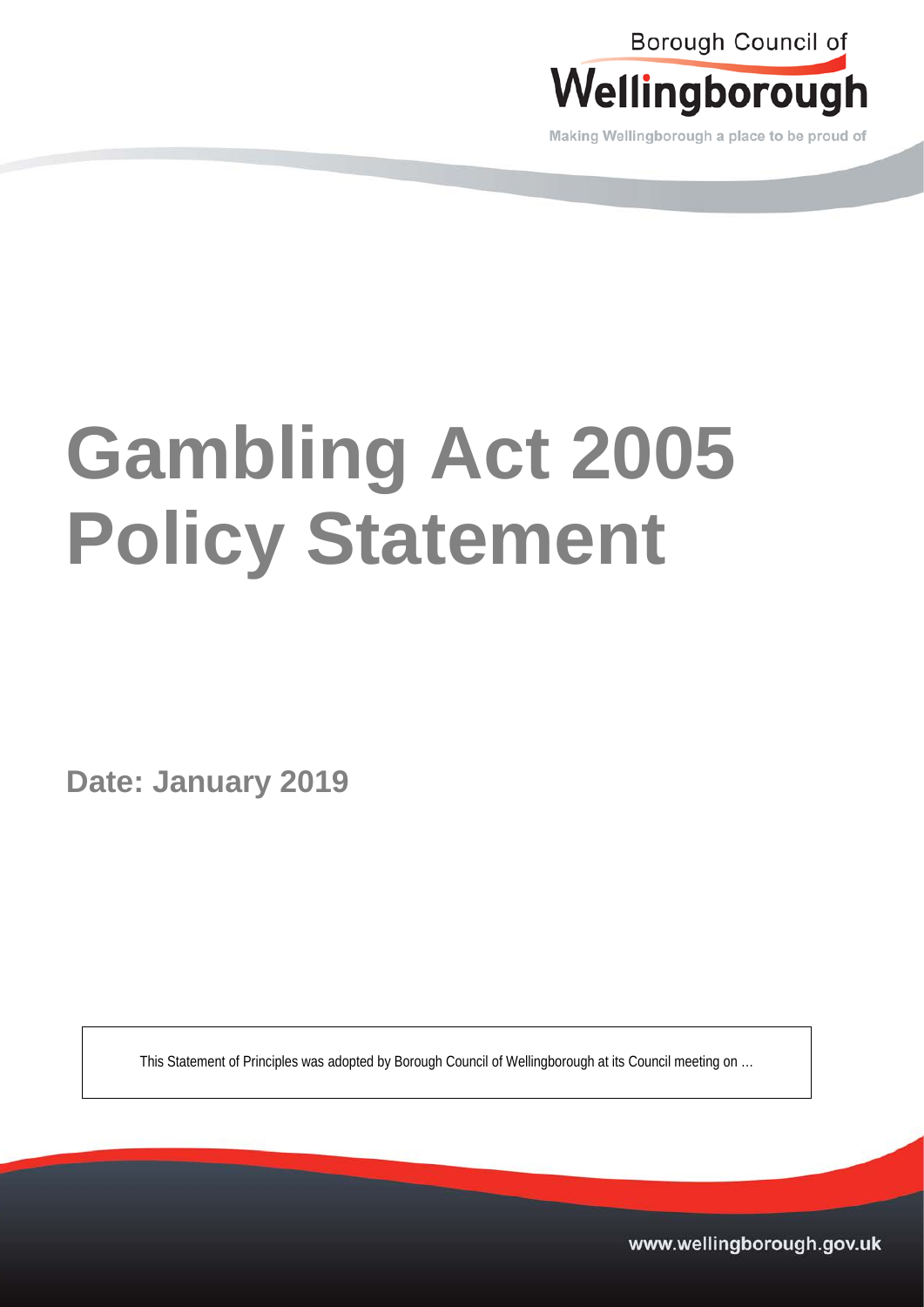## **Statement of Principles<br>Gambling Act 2005**

## **Table of Contents**

| About Wellingborough<br>11. Local Risk Assessments<br>18<br>1. Unlicensed family entertainment centre gaming machine permits (Statement of Principles on Permits - Schedule 10 |  |
|--------------------------------------------------------------------------------------------------------------------------------------------------------------------------------|--|
|                                                                                                                                                                                |  |
|                                                                                                                                                                                |  |
|                                                                                                                                                                                |  |
|                                                                                                                                                                                |  |
|                                                                                                                                                                                |  |
|                                                                                                                                                                                |  |
|                                                                                                                                                                                |  |
|                                                                                                                                                                                |  |
|                                                                                                                                                                                |  |
|                                                                                                                                                                                |  |
|                                                                                                                                                                                |  |
|                                                                                                                                                                                |  |
|                                                                                                                                                                                |  |
|                                                                                                                                                                                |  |
|                                                                                                                                                                                |  |
|                                                                                                                                                                                |  |
|                                                                                                                                                                                |  |
|                                                                                                                                                                                |  |
|                                                                                                                                                                                |  |
|                                                                                                                                                                                |  |
|                                                                                                                                                                                |  |
|                                                                                                                                                                                |  |
|                                                                                                                                                                                |  |
|                                                                                                                                                                                |  |
|                                                                                                                                                                                |  |
|                                                                                                                                                                                |  |
|                                                                                                                                                                                |  |
|                                                                                                                                                                                |  |
|                                                                                                                                                                                |  |
|                                                                                                                                                                                |  |
|                                                                                                                                                                                |  |
|                                                                                                                                                                                |  |
|                                                                                                                                                                                |  |
|                                                                                                                                                                                |  |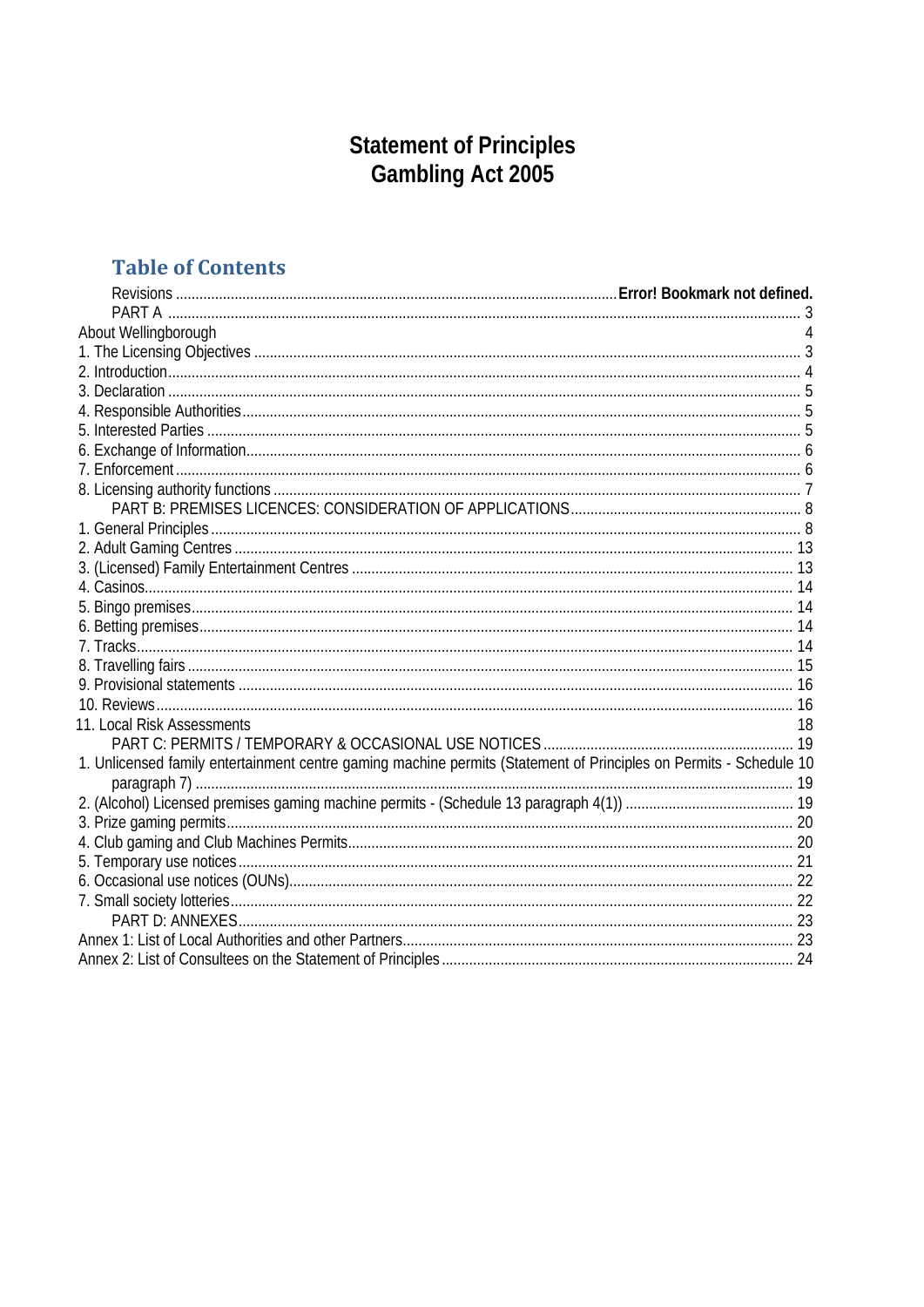#### <span id="page-6-0"></span>**PART A**

**About Wellingborough**



The Borough covers an area of 163 sq km centrally situated in the country with excellent communications. The Borough of Wellingborough is a diverse place to live and work. Urban and rural, traditional and modern, wealth and poverty, local and migrant - these and many other contrasts make for a richness of commerce, communities and culture.

The urban centre is the town of Wellingborough where over two thirds of the 76,4461 (ONS 2014) residents live. The remainder live in 19 surrounding settlements.

The town has expanded significantly from its market square base in the last sixty years. These changes have brought new housing, industry and people. A proportion of these people have come to settle from overseas. India, Africa and the Caribbean have been the main sources of migration. Taken together these communities represent 11% of the urban population — comparable with some of the most diverse urban communities in the country.

During the last ten years the town has witnessed the arrival of individuals and families from Eastern Europe. These communities are discernible through new shops, products and languages. Reliable statistical evidence of the numbers staying or working in the town is weak, but the food business profiles of these Eastern European migrants within the town have an increased presence.

#### <span id="page-6-1"></span>**1. The Licensing Objectives**

1.1 In exercising most of their functions under the Gambling Act 2005, licensing authorities must have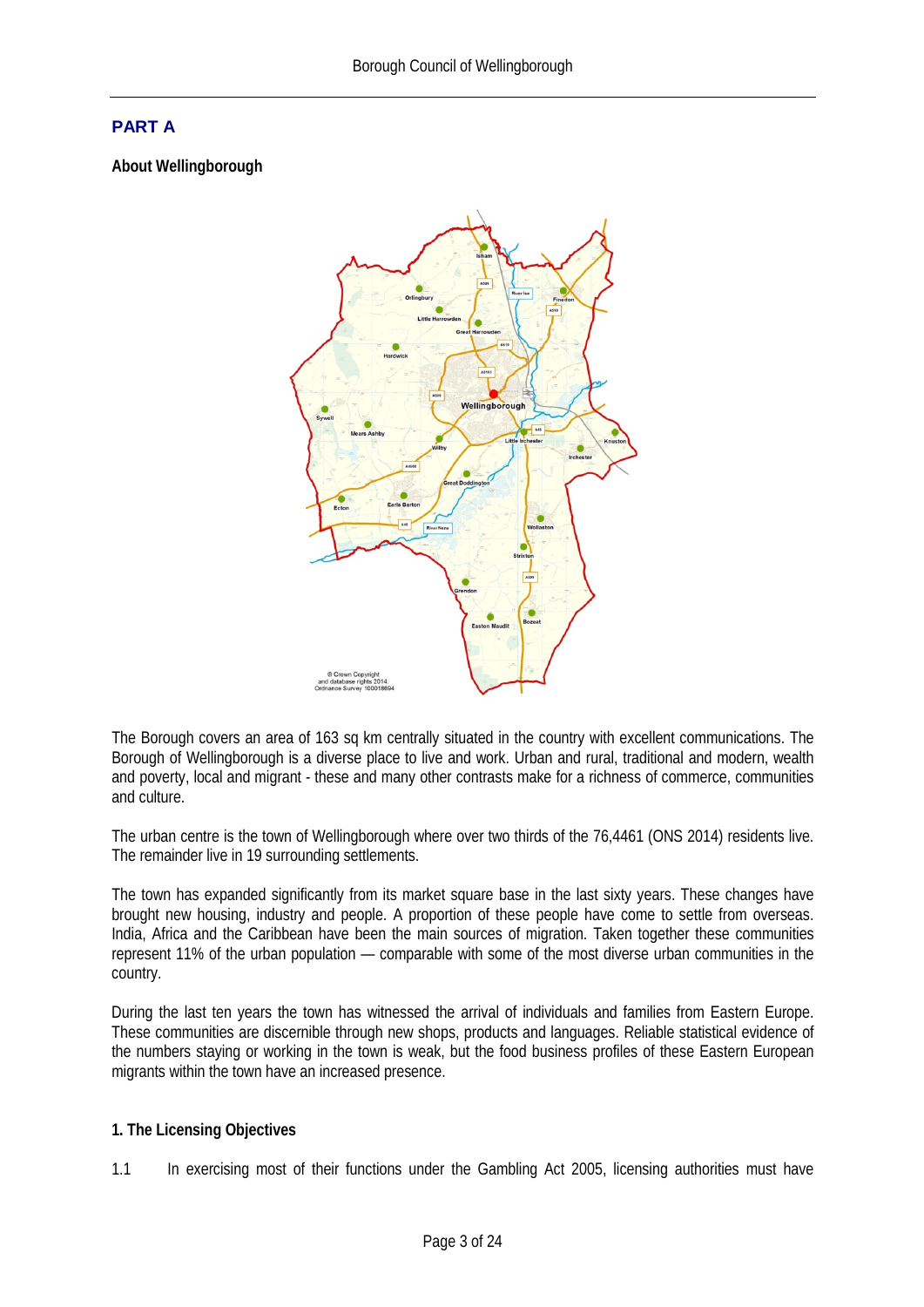regard to the licensing objectives as set out in section 1 of the Act. The licensing objectives are:

- Preventing gambling from being a source of crime or disorder, being associated with crime or disorder or being used to support crime
- Ensuring that gambling is conducted in a fair and open way
- Protecting children and other vulnerable persons from being harmed or exploited by gambling
- 1.2 It should be noted that the Gambling Commission has stated: "The requirement in relation to children is explicitly to protect them from being harmed or exploited by gambling".
- 1.3 This licensing authority is aware that, as per Section 153, in making decisions about premises licences and temporary use notices it should aim to permit the use of premises for gambling in so far as it thinks it is:
	- In accordance with any relevant code of practice issued by the Gambling Commission
	- In accordance with any relevant quidance issued by the Gambling Commission
	- Reasonably consistent with the licensing objectives and
	- In accordance with the authority's statement of licensing policy

#### <span id="page-7-0"></span>**2. Introduction**

- 2.1 Licensing authorities are required by the Gambling Act 2005 to publish a statement of the principles which they propose to apply when exercising their functions. This statement must be published at least every three years. The statement must also be reviewed from "time to time" and any amended parts reconsulted upon. The statement must be then re-published.
- 2.2 The Council consulted widely upon this statement before finalising and publishing it. A list of Northamptonshire local authorities and their partners is provided in Annex 1. A list of the persons/organisations that we consulted is provided in Annex 2.
- 2.3 The Gambling Act requires that the following parties are consulted by licensing authorities:
	- The Chief Officer of Police;
	- One or more persons who appear to the authority to represent the interests of persons carrying on gambling businesses in the authority's area; and
	- One or more persons who appear to the authority to represent the interests of persons who are likely to be affected by the exercise of the authority's functions under the Gambling Act 2005.
- 2.4 Our consultation took place between [Insert consultation period dates] and we followed the HM Government Code of Practice on Consultation (published July 2008), which is available at [www.bis.gov.uk/files/file47158.pdf](http://www.bis.gov.uk/files/file47158.pdf)

The full list of comments made and consideration given is available by request from the relevant contacts detailed in Annex 1.

- 2.5 The policy was approved at a meeting of the Full Council on [Insert date] and was subsequently published on our website.
- 2.6 Should you have any comments about this policy statement, please send them by email to the relevant contacts specified in Annex 1.
- 2.7 It should be noted that this statement of licensing principles will not override the right of any person to make an application, make representations about an application, or apply for a review of a licence, as each will be considered on its own merits and according to the statutory requirements of the Gambling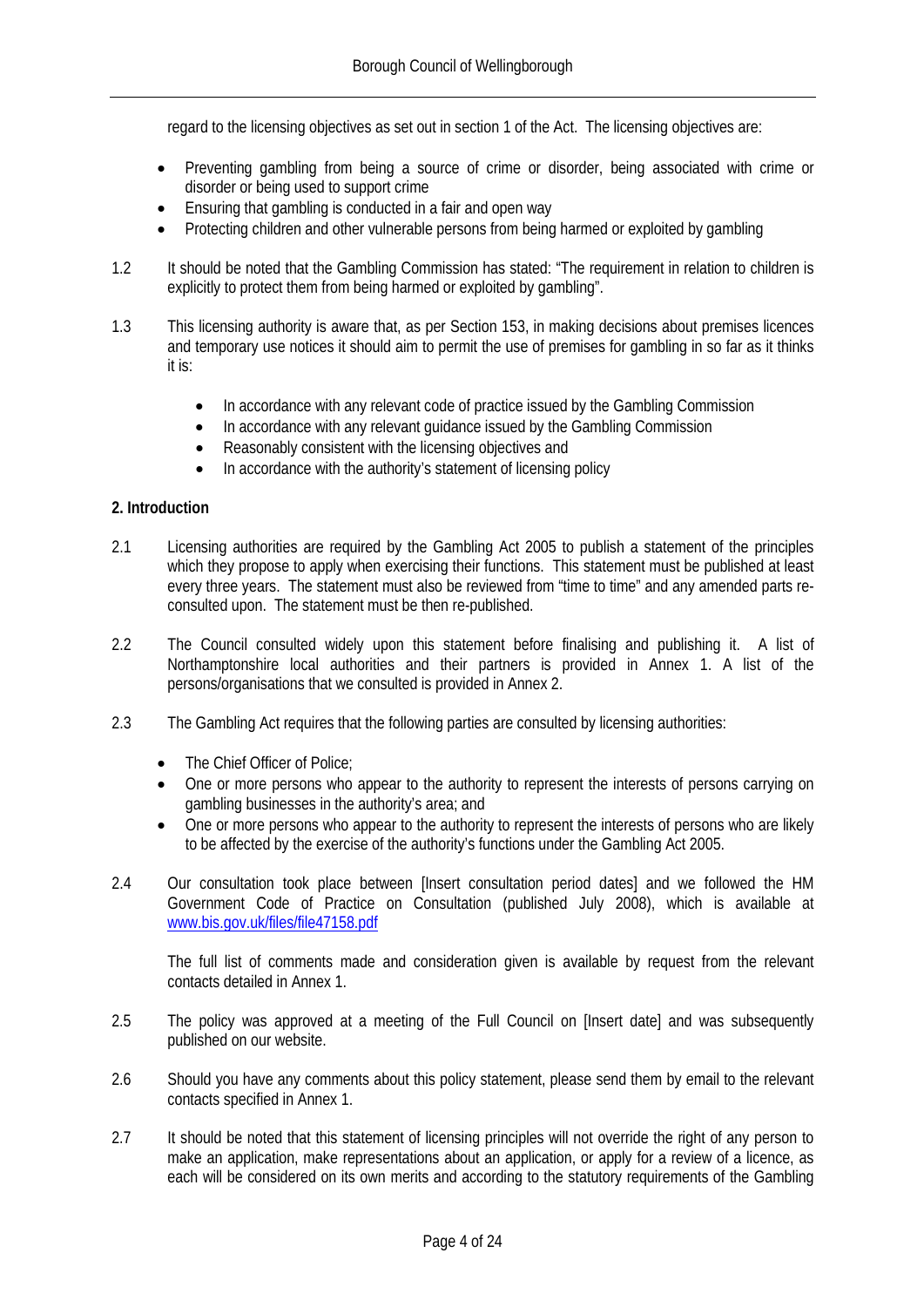#### Act 2005.

#### <span id="page-8-0"></span>**3. Declaration**

3.1 In producing the final statement, this licensing authority declares that it has had regard to the licensing objectives of the Gambling Act 2005, the Guidance to Licensing Authorities issued by the Gambling Commission, and any responses from those consulted on the statement.

#### <span id="page-8-1"></span>**4. Responsible Authorities**

- 4.1 The licensing authority is required by regulations to state the principles it will apply in exercising its powers under Section 157(h) of the Act to designate, in writing, a body which is competent to advise the authority about the protection of children from harm. The principles are:
	- The need for the body to be responsible for an area covering the whole of the licensing authority's area; and
	- The need for the body to be answerable to democratically elected persons, rather than any particular vested interest group.
- 4.2 This authority designates the Northamptonshire Safeguarding Children Board for this purpose.
- 4.3 The contact details of all the Responsible Authorities under the Gambling Act 2005 are available via the Council's website, please see Annex 1.

#### <span id="page-8-2"></span>**5. Interested Parties**

5.1 Interested parties can make representations about licence applications, or apply for a review of an existing licence. These parties are defined in the Gambling Act 2005 as follows:

"For the purposes of this Part a person is an interested party in relation to an application for or in respect of a premises licence if, in the opinion of the licensing authority which issues the licence or to which the applications is made, the person:

- a) Lives sufficiently close to the premises to be likely to be affected by the authorised activities,
- b) Has business interests that might be affected by the authorised activities, or
- c) Represents persons who satisfy paragraph (a) or (b)"
- 5.2 The licensing authority is required by regulations to state the principles it will apply in exercising its powers under the Gambling Act 2005 to determine whether a person is an interested party. The principles are as follows.
- 5.3 Each case will be decided upon its merits. This authority will not apply a rigid rule to its decision making. It will consider the examples of considerations provided in the Gambling Commission's Guidance to Licensing Authorities. It will also consider the Gambling Commission's Guidance that "has business interests" should be given the widest possible interpretation and include partnerships, charities, faith groups and medical practices.
- 5.4 Interested parties can be persons who are democratically elected such as councillors and MPs. No specific evidence of being asked to represent an interested person will be required as long as the councillor/MP represents the ward likely to be affected. Likewise, parish councils likely to be affected will be considered to be interested parties. Other than these however, this authority will generally require written evidence that a person/body (e.g. an advocate/relative) 'represents' someone who either lives sufficiently close to the premises to be likely to be affected by the authorised activities and/or has business interests that might be affected by the authorised activities. A letter from one of these persons,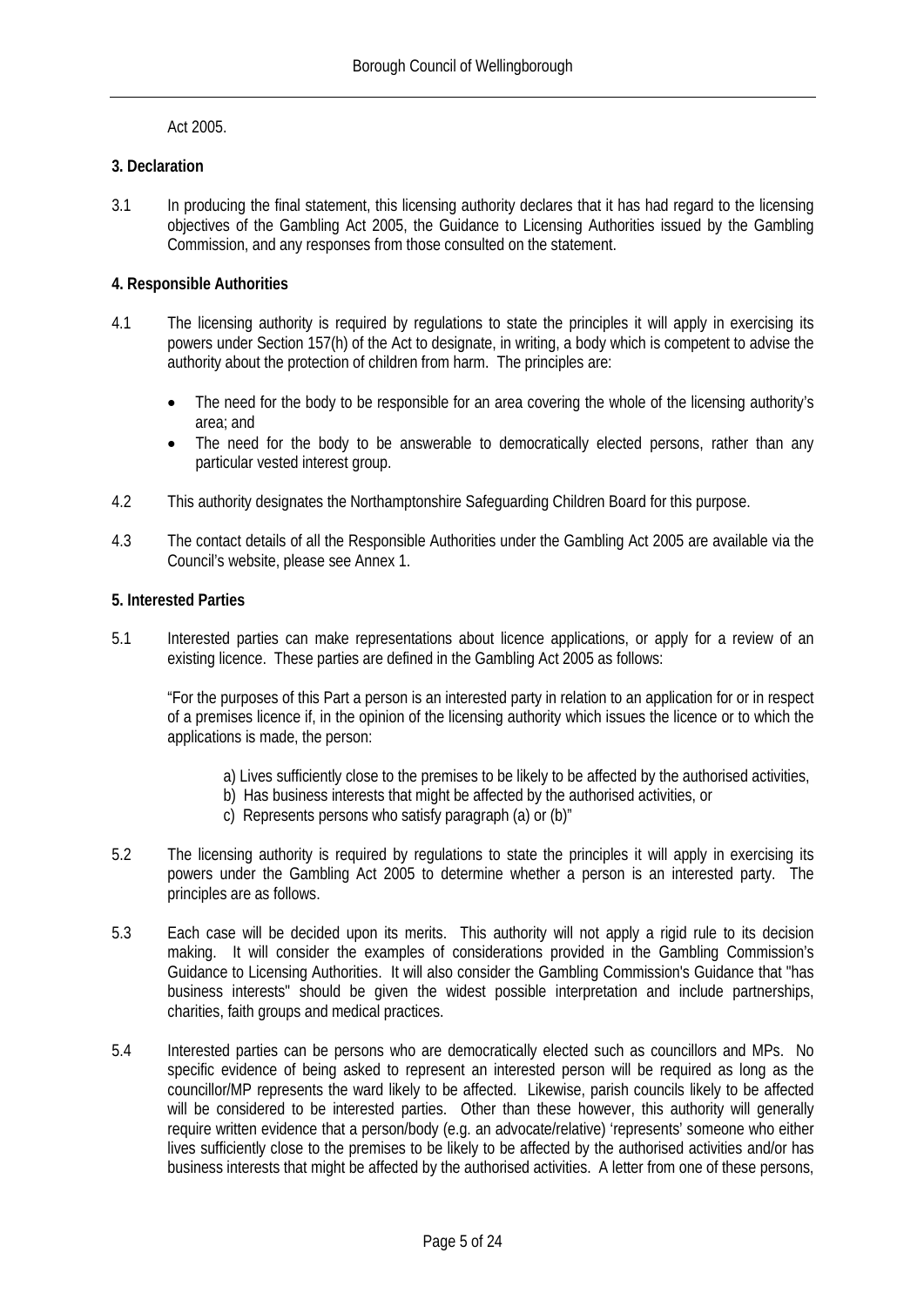requesting the representation is sufficient.

5.5 If individuals wish to approach councillors to ask them to represent their views then care should be taken that the councillors are not part of the Licensing Committee dealing with the licence application. If there are any doubts then please contact the relevant licensing team as specified in Annex 1.

#### <span id="page-9-0"></span>**6. Exchange of Information**

- 6.1 Licensing authorities are required to include in their statements the principles to be applied by the authority in exercising the functions under sections 29 and 30 of the Act with respect to the exchange of information between it and the Gambling Commission, and the functions under section 350 of the Act with the respect to the exchange of information between it and the other persons listed in Schedule 6 to the Act.
- 6.2 The principle that this licensing authority applies is that it will act in accordance with the provisions of the Gambling Act 2005 in its exchange of information which includes the provision that the Data Protection Act 1998 will not be contravened. The licensing authority will also have regard to any Guidance issued by the Gambling Commission on this matter, as well as any relevant regulations issued by the Secretary of State under the powers provided in the Gambling Act 2005.
- 6.3 Should any protocols be established as regards information exchange with other bodies then they will be made available.

#### <span id="page-9-1"></span>**7. Enforcement**

- 7.1 Licensing authorities are required by regulation under the Gambling Act 2005 to state the principles to be applied by the authority in exercising the functions under Part 15 of the Act with respect to the inspection of premises; and the powers under section 346 of the Act to institute criminal proceedings in respect of the offences specified.
- 7.2 This licensing authority's principles are that it will be guided by the Gambling Commission's Guidance to Licensing Authorities and will endeavour to be:
	- o **Proportionate**: regulators should only intervene when necessary: remedies should be appropriate to the risk posed, and costs identified and minimised;
	- o **Accountable**: regulators must be able to justify decisions, and be subject to public scrutiny;
	- o **Consistent:** rules and standards must be joined up and implemented fairly;
	- o **Transparent:** regulators should be open, and keep regulations simple and user friendly; and o **Targeted:** regulation should be focused on the problem, and minimise side effects.
	- **Targeted:** regulation should be focused on the problem, and minimise side effects.
- 7.3 This licensing authority will endeavour to avoid duplication with other regulatory regimes so far as possible.
- 7.4 This licensing authority has adopted and implemented a risk-based inspection programme, based on:
	- the licensing objectives
	- relevant codes of practice
	- guidance issued by the Gambling Commission
	- the principles set out in this statement of principles.
- 7.5 This may include test purchasing activities to measure the compliance of licensed operators with aspects of the Gambling Act. When undertaking test purchasing activities, this licensing authority will undertake to liaise with the Gambling Commission, the Primary Authority (if applicable) and the operator to determine what other, if any, test purchasing schemes may already be in place. Irrespective of the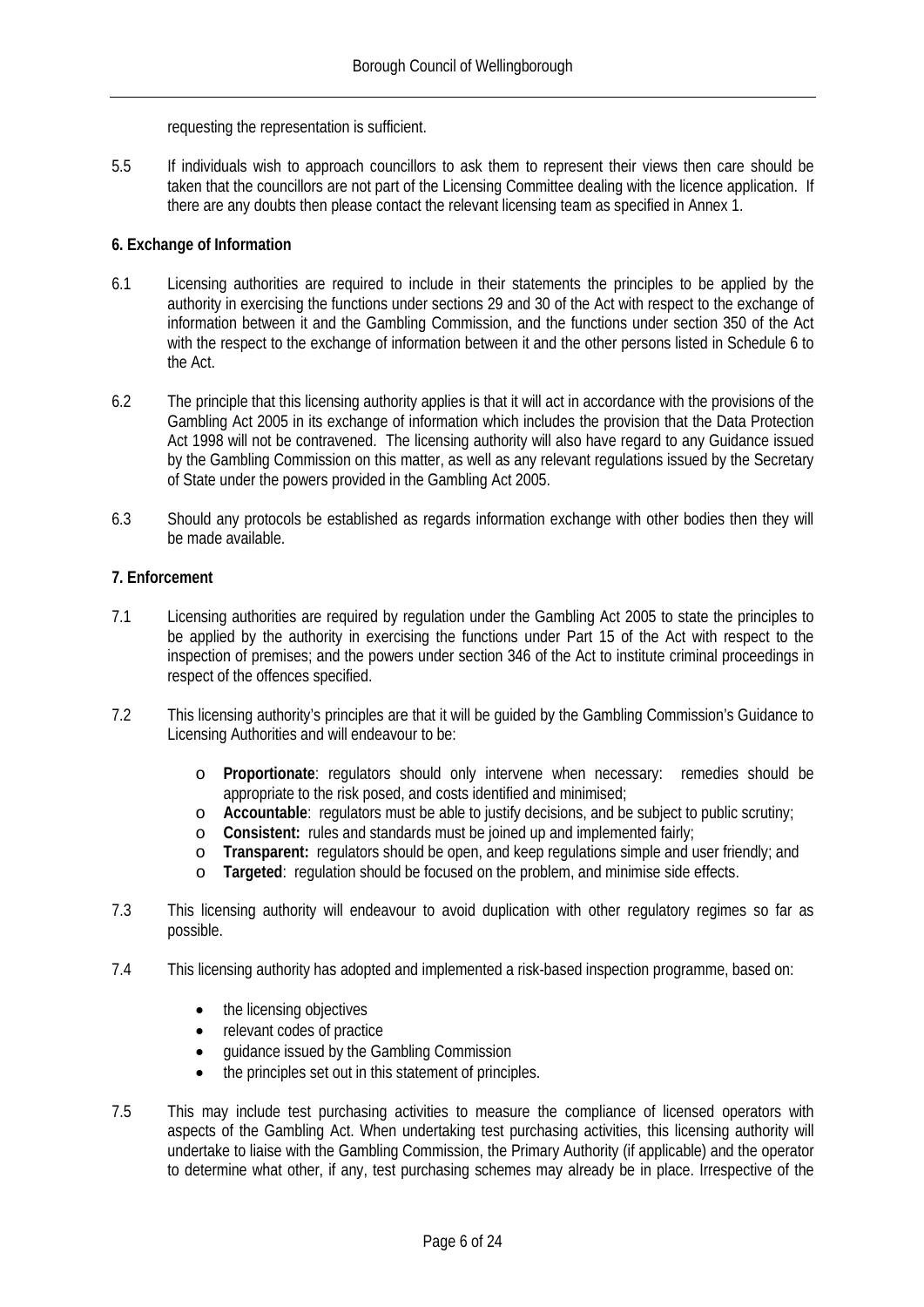actions of an operator on their overall estate, test purchasing may be deemed to be an appropriate course of action.

- 7.6 The main enforcement and compliance role for this licensing authority in terms of the Gambling Act 2005 is to ensure compliance with the premises licences and other permissions which it authorises. The Gambling Commission is the enforcement body for the operating and personal licences. It is also worth noting that concerns about manufacture, supply or repair of gaming machines are not dealt with by the licensing authority but should be notified to the Gambling Commission.
- 7.7 This licensing authority also keeps itself informed of developments as regards the work of the Department for Business, Energy & Industrial Strategy in its consideration of the regulatory functions of local authorities.
- 7.8 Bearing in mind the principle of transparency, this licensing authority's enforcement/compliance protocols/written agreements are available upon request to the licensing team (see Annex 1 for relevant contact details).

#### <span id="page-10-0"></span>**8. Licensing authority functions**

- 8.1 Licensing authorities are required under the Act to:
	- be responsible for the licensing of premises where gambling activities are to take place by issuing *Premises Licences*
	- issue Provisional Statements
	- regulate *members' clubs* and *miners' welfare institutes* who wish to undertake certain gaming activities via issuing Club Gaming Permits and/or Club Machine Permits
	- issue Club Machine Permits to Commercial Clubs
	- grant permits for the use of certain lower stake gaming machines at *unlicensed Family Entertainment Centres*
	- receive notifications from alcohol licensed premises (under the Licensing Act 2003) for the use of two or fewer gaming machines
	- issue *Licensed Premises Gaming Machine Permits* for premises licensed to sell/supply alcohol for consumption on the licensed premises, under the Licensing Act 2003, where there are more than two machines
	- register *small society lotteries* below prescribed thresholds
	- issue Prize Gaming Permits
	- receive and Endorse *Temporary Use Notices*
	- receive Occasional Use Notices
	- provide information to the Gambling Commission regarding details of licences issued (see section above on 'information exchange)
	- maintain registers of the permits and licences that are issued under these functions
- 8.2 It should be noted that licensing authorities are not be involved in licensing remote gambling as this is regulated by the Gambling Commission via operating licences.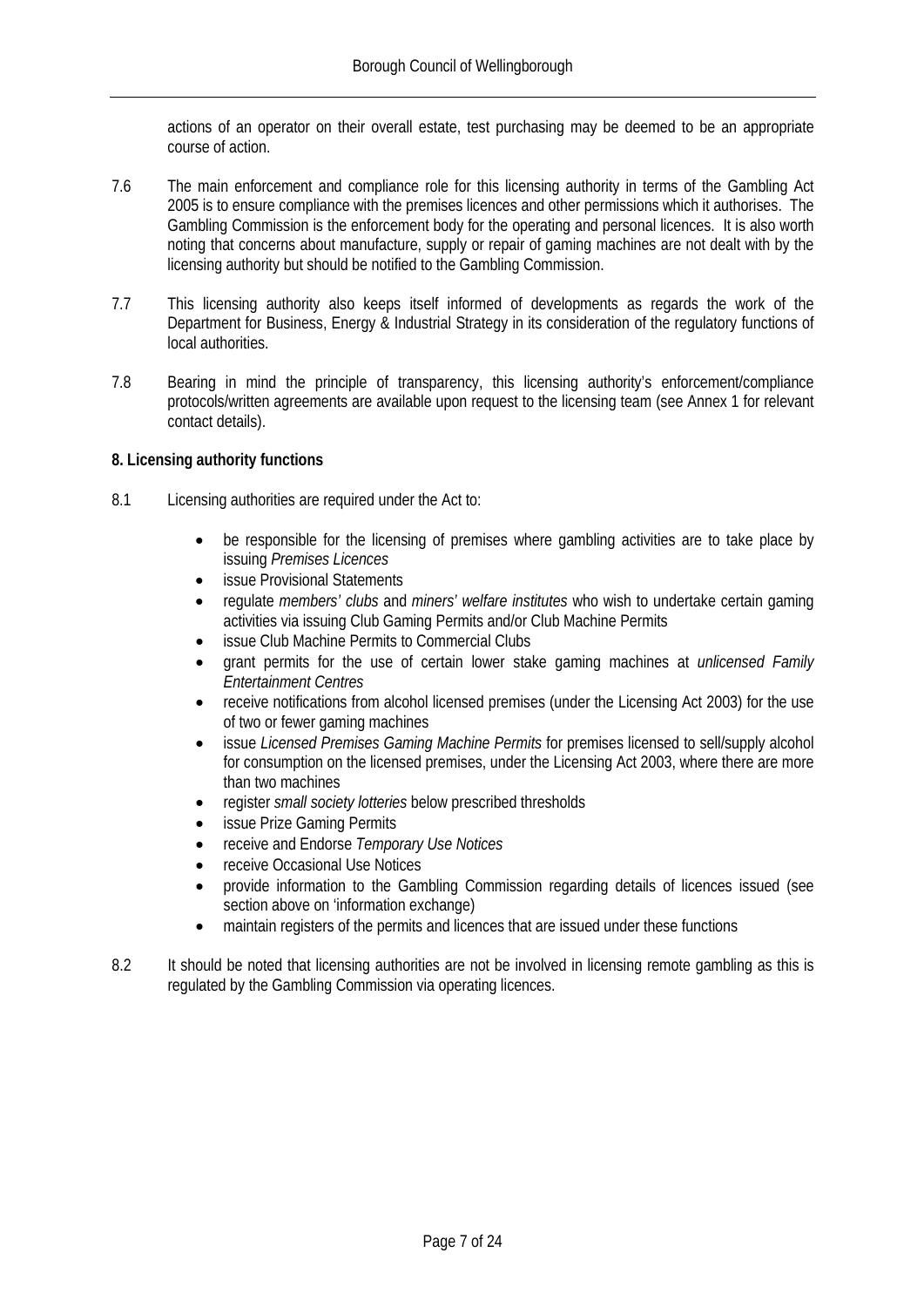#### <span id="page-11-0"></span>**PART B: PREMISES LICENCES: CONSIDERATION OF APPLICATIONS**

#### <span id="page-11-1"></span>**1. General Principles**

1.1 Premises licences are subject to the requirements set-out in the Gambling Act 2005 and regulations, as well as specific mandatory and default conditions which are detailed in regulations issued by the Secretary of State. Licensing authorities are able to exclude default conditions and also attach others, where it is believed to be appropriate.

#### (i) Decision-making

- 1.2 This licensing authority is aware that in making decisions about premises licences it should aim to permit the use of premises for gambling in so far as it thinks it:
	- in accordance with any relevant code of practice issued by the Gambling Commission;
	- in accordance with any relevant quidance issued by the Gambling Commission;
	- reasonably consistent with the licensing objectives; and
	- in accordance with the authority's statement of licensing policy.
- 1.3 It is appreciated that as per the Gambling Commission's Guidance to Licensing Authorities "moral or ethical objections to gambling are not a valid reason to reject applications for premises licences" (with the exception of the casino resolution powers).
- 1.4 This licensing authority also notes Gambling Commission guidance on ensuring that betting is the primary activity of a licensed premises. Gaming machines may be made available for use in licensed betting premises only at times when there are also sufficient facilities for betting available. Operators will need to demonstrate that betting will continue to be the primary activity of the premises when seeking variations to licenses.
- 1.5 In making this determination, this licensing authority will have regard to the six indicators of betting as a primary gambling activity:
	- the offer of established core products (including live event pictures and bet range)
	- the provision of information on products and events
	- the promotion of gambling opportunities and products
	- the actual use made of betting facilities
	- the size of premises
	- the delivery of betting facilities

(ii) Definition of "premises"

- 1.6 In the Act, "premises" is defined as including "any place". Section 152 therefore prevents more than one premises licence applying to any place. But a single building could be subject to more than one premises licence, provided they are for different parts of the building and the different parts of the building can be reasonably regarded as being different premises. This approach has been taken to allow large, multiple unit premises such as a pleasure park, pier, track or shopping mall to obtain discrete premises licences, where appropriate safeguards are in place. However, licensing authorities should pay particular attention if there are issues about sub-divisions of a single building or plot and should ensure that mandatory conditions relating to access between premises are observed.
- 1.7 This licensing authority takes particular note of the Gambling Commission's Guidance to Licensing Authorities which states that: licensing authorities should take particular care in considering applications for multiple licences for a building and those relating to a discrete part of a building used for other (nongambling) purposes. In particular they should be aware of the following: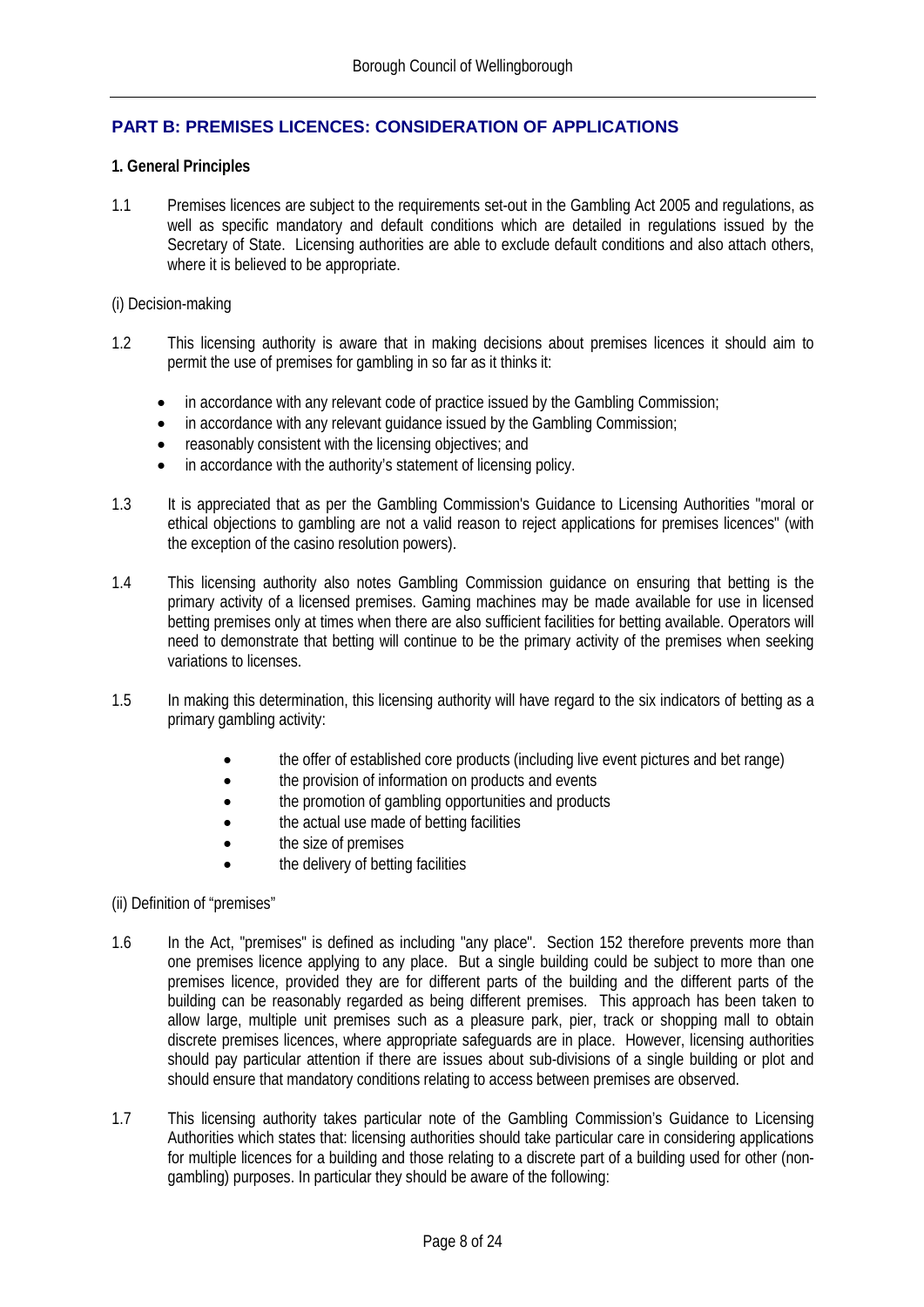- the third licensing objective seeks to protect children from being harmed by gambling. In practice that means not only preventing them from taking part in gambling, but also preventing them from being in close proximity to gambling. Therefore premises should be configured so that children are not invited to participate in, have accidental access to or closely observe gambling where they are prohibited from participating;
- entrances to and exits from parts of a building covered by one or more premises licences should be separate and identifiable so that the separation of different premises is not compromised and people do not "drift" into a gambling area. In this context it should normally be possible to access the premises without going through another licensed premises or premises with a permit;
- customers should be able to participate in the activity names on the premises licence.
- 1.8 The Guidance also gives a list of factors which the licensing authority should be aware of, which may include whether:
	- the premises have a separate registration for business rates;
	- the premises' neighbouring premises are owned by the same person or someone else?
	- the premises can be accessed from the street or a public passageway?
	- the premises can only be accessed from any other gambling premises?
- 1.9 This authority will consider these and other relevant factors in making its decision, depending on all the circumstances of the case.

The Gambling Commission's relevant access provisions for each premises type are reproduced below:

#### **Casinos**

- The principal access entrance to the premises must be from a street;
- No entrance to a casino must be from premises that are used wholly or mainly by children and/or young persons;
- No customer must be able to enter a casino directly from any other premises which holds a gambling premises licence.

#### **Adult Gaming Centre**

• No customer must be able to access the premises directly from any other licensed gambling premises

#### **Betting Shops**

- Access must be from a street or from another premises with a betting premises licence;
- No direct access from a betting shop to another premises used for the retail sale of merchandise or services. In effect there cannot be an entrance to a betting shop from a shop of any kind and you could not have a betting shop at the back of a café – the whole area would have to be licensed.

#### **Tracks**

- No customer should be able to access the premises directly from:
	- o a casino
	- o an adult gaming centre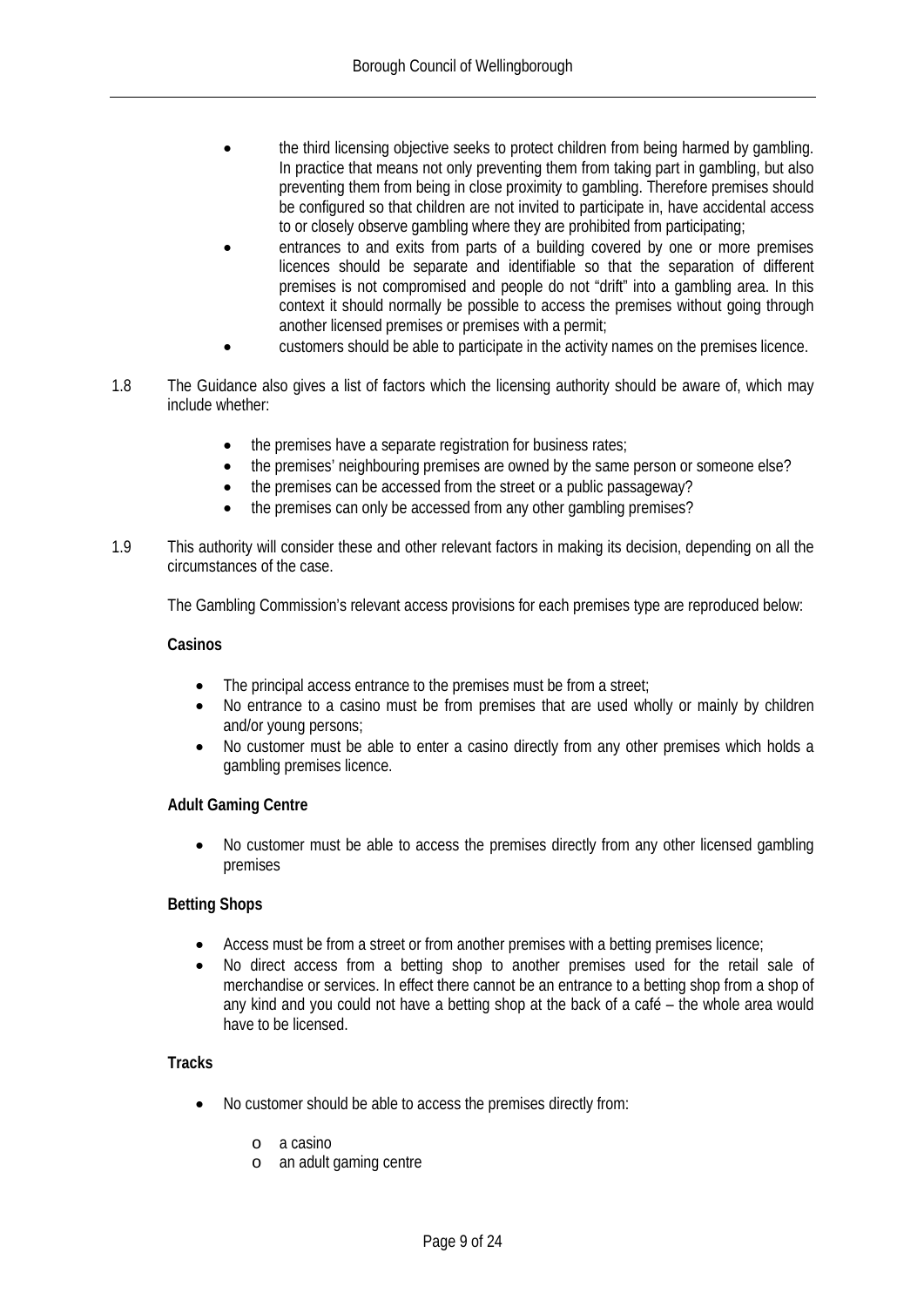#### **Bingo Premises**

- No customer must be able to access the premise directly from:
	- o a casino
	- o an adult gaming centre
	- o a betting premises, other than a track

#### **Family Entertainment Centre**

- No customer must be able to access the premises directly from:
	- o a casino
	- o an adult gaming centre
	- o a betting premises, other than a track
- 1.10 The Gambling Commission's Guidance to Licensing Authorities contains further guidance on this issue, which this authority will also take into account in its decision-making.

(iii) Premises "ready for gambling"

- 1.11 The Guidance states that a licence to use premises for gambling should only be issued in relation to premises that the licensing authority can be satisfied are going to be ready to be used for gambling in the reasonably near future, consistent with the scale of building or alterations required before the premises are brought into use.
- 1.12 If the construction of a premises is not yet complete, or if they need alteration, or if the applicant does not yet have a right to occupy them, then an application for a provisional statement should be made instead.
- 1.13 In deciding whether a premises licence can be granted where there are outstanding construction or alteration works at a premises, this authority will determine applications on their merits, applying a two stage consideration process:
	- first, whether the premises ought to be permitted to be used for gambling;
	- second, whether appropriate conditions can be put in place to cater for the situation that the premises are not yet in the state in which they ought to be before gambling takes place.
- 1.14 Applicants should note that this authority is entitled to decide that it is appropriate to grant a licence subject to conditions, but it is not obliged to grant such a licence.
- 1.15 More detailed examples of the circumstances in which such a licence may be granted can be found in the Guidance.
- (iv) Location
- 1.16 This licensing authority is aware that demand issues cannot be considered with regard to the location of premises but that considerations in terms of the licensing objectives are relevant to its decision-making. This authority will pay particular attention to the protection of children and vulnerable persons from being harmed or exploited by gambling, as well as issues of crime and disorder. Should any specific policy be decided upon as regards areas where gambling premises should not be located, this statement will be updated. It should be noted that any such policy does not preclude any application being made and each application will be decided on its merits, with the onus upon the applicant showing how potential concerns can be overcome.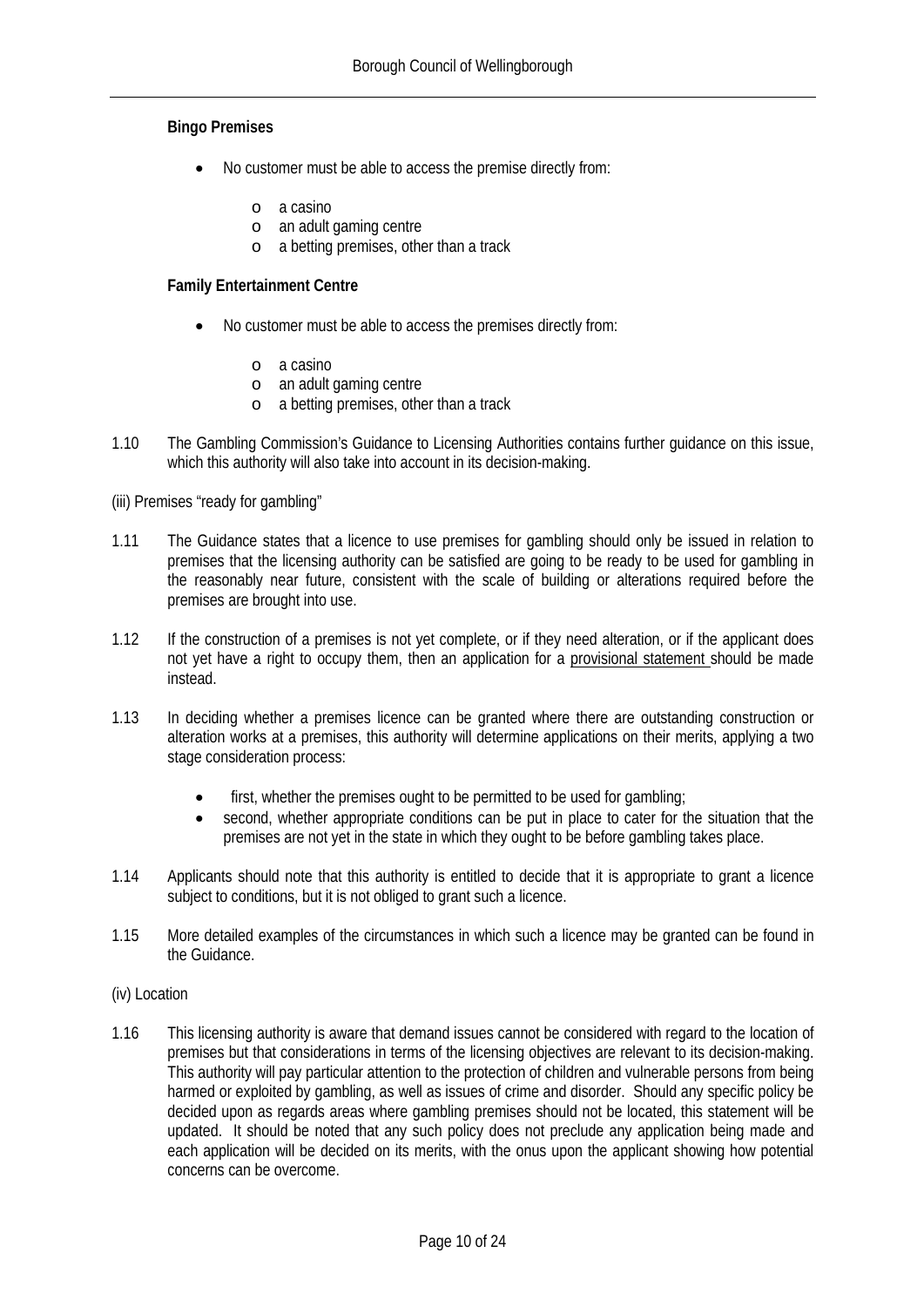#### (v) Planning:

1.17 This authority will not take into account irrelevant matters as per the Gambling Commission guidance.

(vi) Duplication with other regulatory regimes

- 1.18 This licensing authority seeks to avoid any duplication with other statutory/regulatory systems where possible, including planning. This authority will not consider whether a licence application is likely to be awarded planning permission or building regulations approval, in its consideration of it. It will though, listen to, and consider carefully, any concerns about conditions which are not able to be met by licensees due to planning restrictions, should such a situation arise.
- 1.19 When dealing with a premises licence application for finished buildings, this authority will not take into account whether those buildings have to comply with the necessary planning or buildings consents. Fire or health and safety risks will not be taken into account, as these matters are dealt with under relevant planning control, buildings and other regulations and must not form part of the consideration for the premises licence.
- 1.20 Licensing Objectives

Premises licences granted must be reasonably consistent with the licensing objectives. With regard to these objectives, this licensing authority has considered the Gambling Commission's Guidance to Licensing Authorities and some comments are made below.

- 1.21 Preventing gambling from being a source of crime or disorder, being associated with crime or disorder or being used to support crime - This licensing authority is aware that the Gambling Commission takes a leading role in preventing gambling from being a source of crime. The Gambling Commission's Guidance does however envisage that licensing authorities should pay attention to the proposed location of gambling premises in terms of this licensing objective. Thus, where an area has known high levels of organised crime this authority will consider carefully whether gambling premises are suitable to be located there and whether conditions may be suitable such as the provision of door supervisors. This licensing authority is aware of the distinction between disorder and nuisance and will consider factors (for example whether police assistance was required and how threatening the behaviour was to those who could see it) so as to make that distinction.
- **1.22 Ensuring that gambling is conducted in a fair and open way** This licensing authority has noted that the Gambling Commission states that it generally does not expect licensing authorities to be concerned with ensuring that gambling is conducted in a fair and open way as this will be addressed via operating and personal licences. There is however, more of a role with regard to tracks which is explained in more detail in the 'tracks' section of this document.
- **1.23 Protecting children and other vulnerable persons from being harmed or exploited by gambling** There is significant potential impact of gambling on wider health and wellbeing. This is a hugely important context to the local gambling licensing process, which should be taken into consideration as far as the licensing legislation allows, in order to contribute to community wellbeing. It is specifically relevant to this objective.This licensing authority has noted the Gambling Commission's Guidance that this objective means preventing children from taking part in gambling (as well as restriction of advertising so that gambling products are not aimed at or are, particularly attractive to children). The licensing authority will therefore consider, as suggested in the Gambling Commission's Guidance, whether specific measures are required at particular premises, with regard to this licensing objective. Appropriate measures may include supervision of entrances / machines, segregation of areas etc.
- 1.24 This licensing authority is also aware of the Gambling Commission Codes of Practice as regards this licensing objective, in relation to specific premises.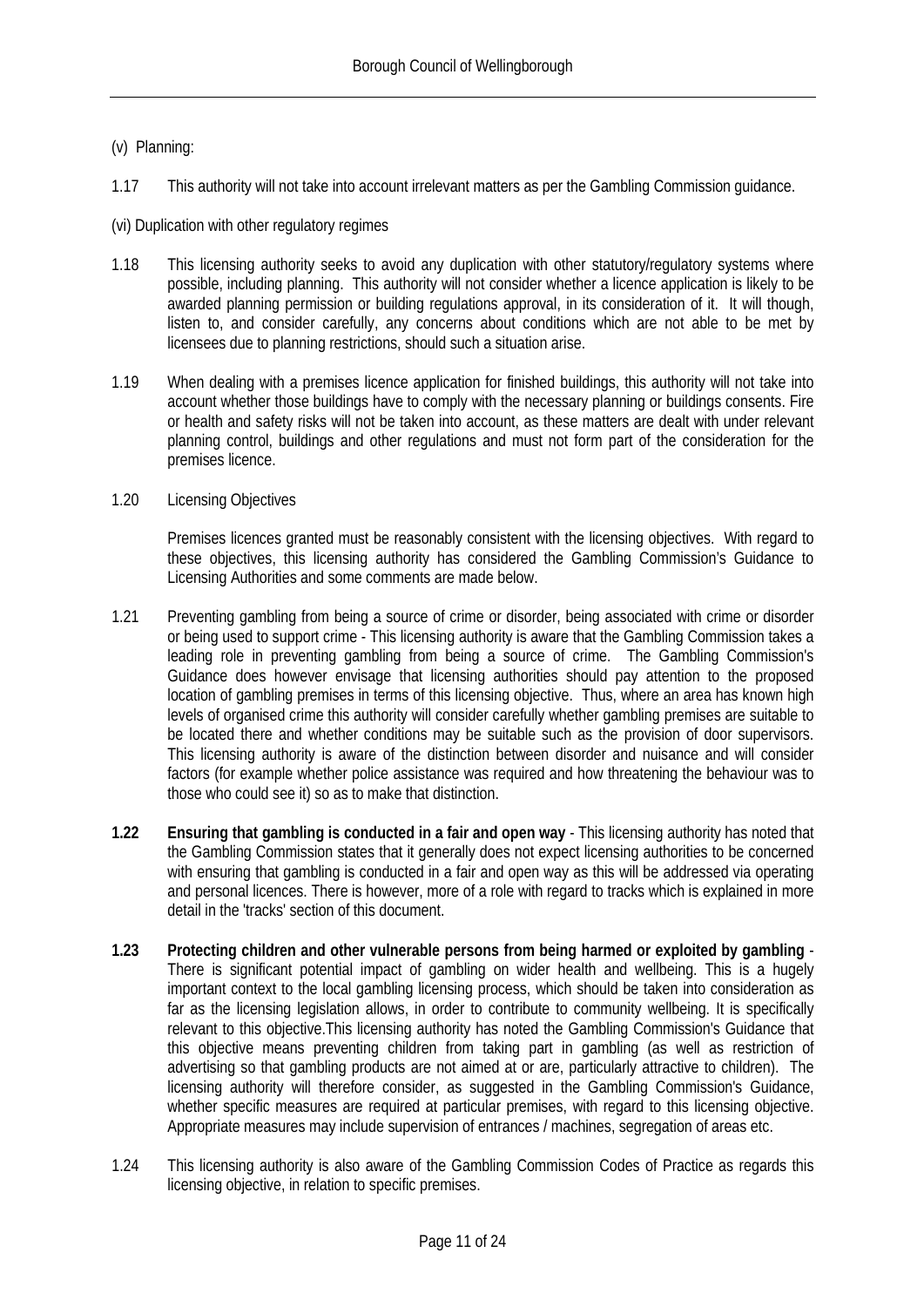#### 1.25 Conditions

Any conditions attached to licences will be proportionate and will be:

- relevant to the need to make the proposed building suitable as a gambling facility;
- directly related to the premises and the type of licence applied for;
- fairly and reasonably related to the scale and type of premises: and
- reasonable in all other respects.
- 1.26 Decisions upon individual conditions will be made on a case by case basis, although there will be a number of measures this licensing authority will consider utilising should there be a perceived need, such as the use of supervisors, appropriate signage for adult only areas etc. There are specific comments made in this regard under some of the licence types below. This licensing authority will also expect the licence applicant to offer his/her own suggestions as to a way in which the licensing objectives can be met effectively.
- 1.27 This licensing authority will also consider specific measures which may be required for buildings which are subject to multiple premises licences. Such measures may include the supervision of entrances; segregation of gambling from non-gambling areas frequented by children; and the supervision of gaming machines in non-adult gambling specific premises in order to pursue the licensing objectives. These matters are in accordance with the Gambling Commission's Guidance.
- 1.28 This authority will also ensure that where category C or above machines are on offer in premises to which children are admitted:
	- all such machines are located in an area of the premises which is separated from the remainder of the premises by a physical barrier which is effective to prevent access other than through a designated entrance;
	- only adults are admitted to the area where these machines are located;
	- access to the area where the machines are located is supervised;
	- the area where these machines are located is arranged so that it can be observed by the staff or the licence holder; and
	- at the entrance to and inside any such areas there are prominently displayed notices indicating that access to the area is prohibited to persons under 18.

These considerations will apply to premises including buildings where multiple premises licences are applicable.

- 1.29 This licensing authority is aware that tracks may be subject to one or more than one premises licence, provided each licence relates to a specified area of the track. As per the Gambling Commission's Guidance, this licensing authority will consider the impact upon the third licensing objective and the need to ensure that entrances to each type of premises are distinct and that children are excluded from gambling areas where they are not permitted to enter.
- 1.30 It is noted that there are conditions which the licensing authority cannot attach to premises licences which are:
	- any condition on the premises licence which makes it impossible to comply with an operating licence condition;
	- conditions relating to gaming machine categories, numbers, or method of operation;
	- conditions which provide that membership of a club or body be required (the Gambling Act 2005 specifically removes the membership requirement for casino and bingo clubs and this provision prevents it being reinstated; and
	- conditions in relation to stakes, fees, winning or prizes.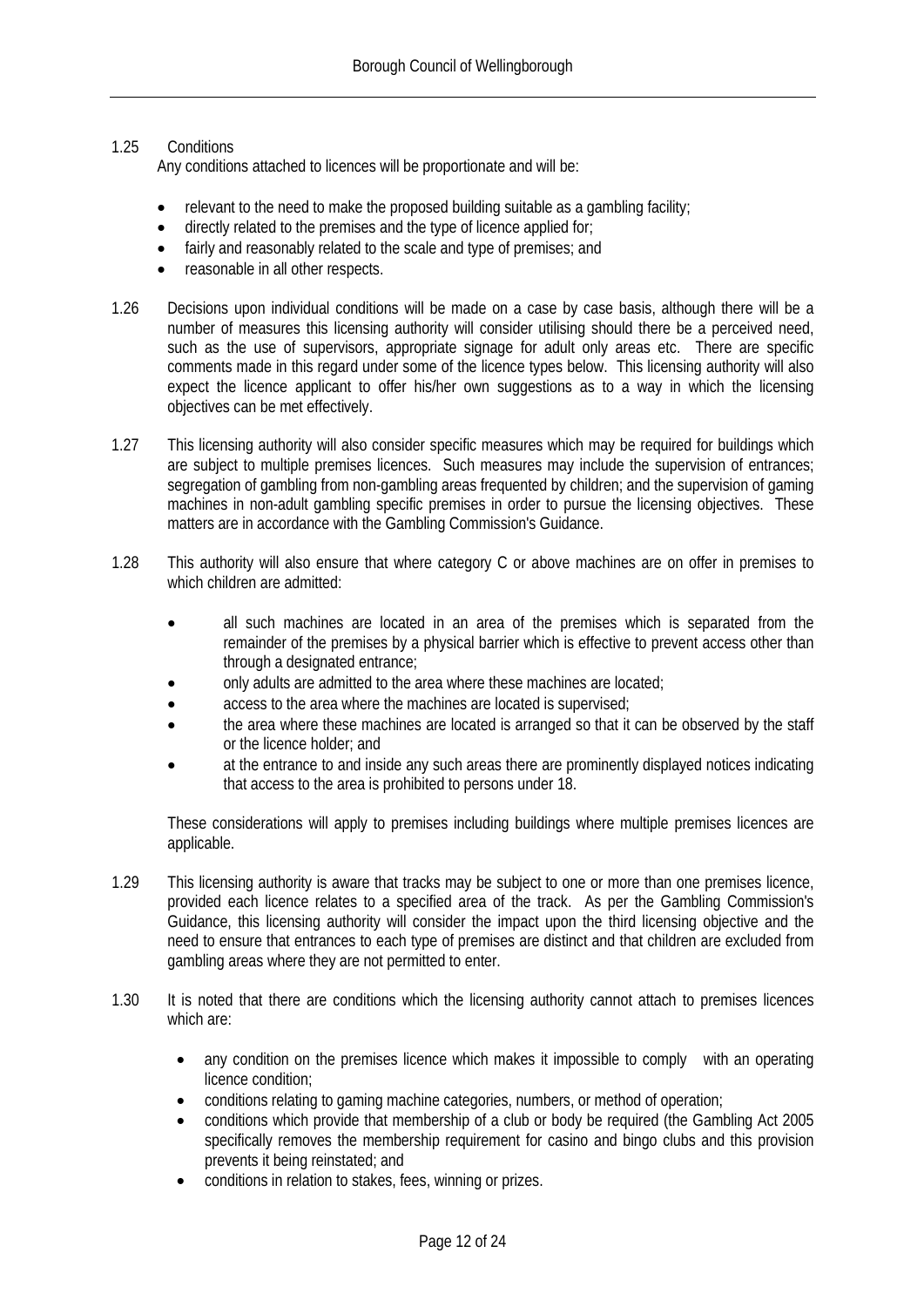#### 1.31 Door Supervisors

The Gambling Commission advises in its Guidance to Licensing Authorities that if a licensing authority is concerned that a premises may attract disorder or be subject to attempts at unauthorised access (for example by children and young persons) then it may require that the entrances to the premises are controlled by a door supervisor, and is entitled to impose a premises licence to this effect.

1.32 Where it is decided that supervision of entrances/machines is appropriate for particular cases, a consideration of whether these need to be SIA licensed or not will be necessary. It will not be automatically assumed that they need to be licensed, as the statutory requirements for different types of premises vary.

#### <span id="page-16-0"></span>**2. Adult Gaming Centres**

- 2.1 This licensing authority will specifically have regard to the need to protect children and vulnerable persons from harm or being exploited by gambling and will expect the applicant to satisfy the authority that there will be sufficient measures to, for example, ensure that under 18 year olds do not have access to the premises.
- 2.2 This licensing authority may consider measures to meet the licensing objectives such as:
	- proof of age schemes
	- CCTV
	- supervision of entrances / machine areas
	- physical separation of areas
	- location of entry
	- notices / signage
	- specific opening hours
	- self-exclusion schemes
	- provision of information leaflets / helpline numbers for organisations such as GamCare.

This list is not mandatory, nor exhaustive, and is merely indicative of example measures.

#### <span id="page-16-1"></span>**3. (Licensed) Family Entertainment Centres**

- 3.1 This licensing authority will specifically have regard to the need to protect children and vulnerable persons from harm or being exploited by gambling and will expect the applicant to satisfy the authority, for example, that there will be sufficient measures to ensure that under 18 year olds do not have access to the adult only gaming machine areas.
- 3.2 This licensing authority may consider measures to meet the licensing objectives such as:
	- CCTV
	- supervision of entrances / machine areas
	- physical separation of areas
	- location of entry
	- notices / signage
	- specific opening hours
	- self-exclusion schemes
	- provision of information leaflets / helpline numbers for organisations such as GamCare.
	- measures / training for staff on how to deal with suspected truant school children on the premises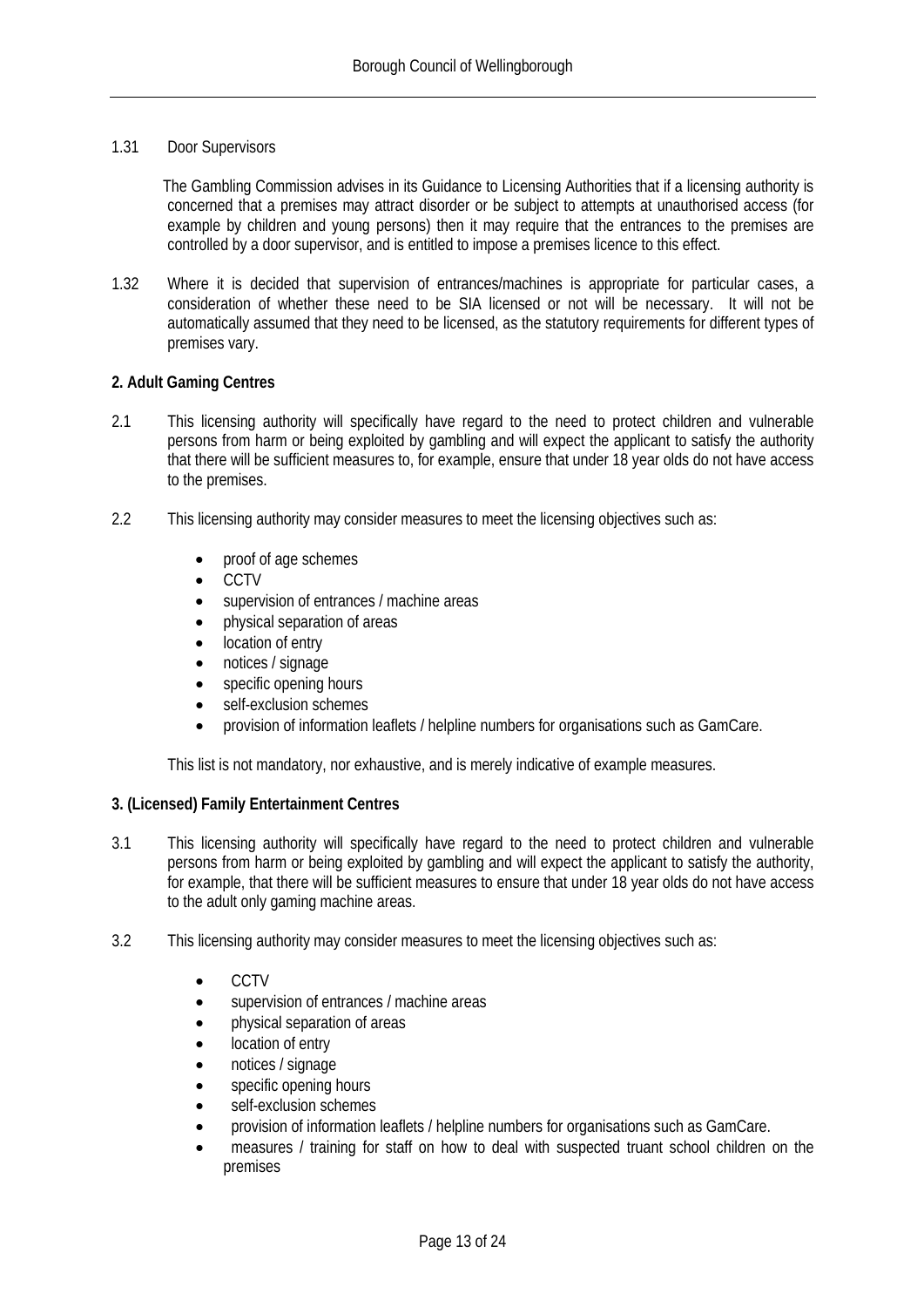This list is not mandatory, nor exhaustive, and is merely indicative of example measures.

3.3 This licensing authority will, as per the Gambling Commission's guidance, refer to the Commission's website to see any conditions that apply to operating licences covering the way in which the area containing the category C machines should be delineated. This licensing authority will also make itself aware of any mandatory or default conditions on these premises licences, when they have been published.

#### <span id="page-17-0"></span>**4. Casinos**

4.1 [Insert detail of casino resolution]

#### <span id="page-17-1"></span>**5. Bingo premises**

- 5.1 This licensing authority will satisfy itself that bingo can be played in any bingo premises for which they issue a premises licence. This will be a relevant consideration where the operator of an existing bingo premises applies to vary their licence to exclude an area of the existing premises from its ambit and then applies for a new premises licence, or multiple licences, for that or those excluded areas.
- 5.2 This authority also notes the Guidance regarding the unusual circumstances in which the splitting of preexisting premises into two adjacent premises might be permitted.

#### <span id="page-17-2"></span>**6. Betting premises**

*6.1 Betting machines -* This licensing authority will, as per the Gambling Commission's Guidance, take into account the size of the premises, the number of counter positions available for person-to-person transactions, and the ability of staff to monitor the use of the machines by children and young persons (it is an offence for those under 18 to bet) or by vulnerable people, when considering the number/nature/circumstances of betting machines an operator wants to offer.

#### <span id="page-17-3"></span>**7. Tracks**

- 7.1 This licensing authority is aware that tracks may be subject to one or more than one premises licence, provided each licence relates to a specified area of the track. As per the Gambling Commission's Guidance, this licensing authority will especially consider the impact upon the third licensing objective (i.e. the protection of children and vulnerable persons from being harmed or exploited by gambling) and the need to ensure that entrances to each type of premises are distinct and that children are excluded from gambling areas where they are not permitted to enter.
- 7.2 This authority will therefore expect the premises licence applicant to demonstrate suitable measures to ensure that children do not have access to adult only gaming facilities. It is noted that children and young persons will be permitted to enter track areas where facilities for betting are provided on days when dog-racing and/or horse racing takes place, but that they are still prevented from entering areas where gaming machines (other than category D machines) are provided.
- 7.3 This licensing authority may consider measures to meet the licensing objectives such as:
	- Proof of age schemes
	- CCTV
	- Supervision of entrances / machine areas
	- Physical separation of areas
	- Location of entry
	- Notices / signage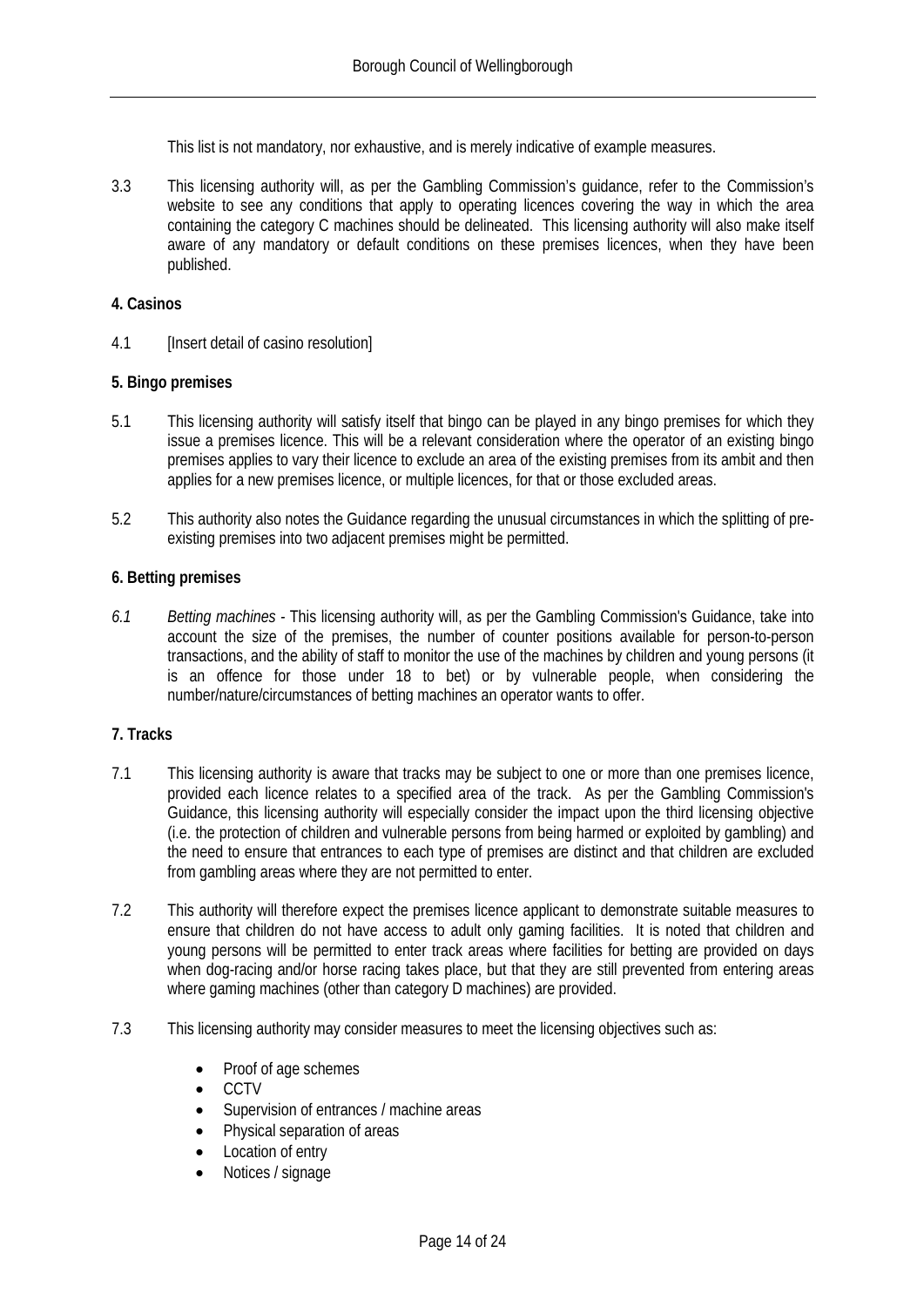- Specific opening hours
- Self-exclusion schemes
- Provision of information leaflets / helpline numbers for organisations such as GamCare

This list is not mandatory, nor exhaustive, and is merely indicative of example measures.

- 7.4 *Gaming machines* **-** Where the applicant holds a pool betting operating licence and is going to use the entitlement to four gaming machines, machines (other than category D machines) should be located in areas from which children are excluded.
- 7.5 *Betting machines -* This licensing authority will, as per the Gambling Commission's Guidance, take into account the size of the premises and the ability of staff to monitor the use of the machines by children and young persons (it is an offence for those under 18 to bet) or by vulnerable people, when considering the number/nature/circumstances of betting machines an operator proposes to offer.

#### **Applications and plans**

- 7.6 The Gambling Act (s51) requires applicants to submit plans of the premises with their application, in order to ensure that the licensing authority has the necessary information to make an informed judgement about whether the premises are fit for gambling. The plan will also be used for the licensing authority to plan future premises inspection activity.
- 7.7 Plans for tracks do not need to be in a particular scale, but should be drawn to scale and should be sufficiently detailed to include the information required by regulations.
- 7.8 Some tracks may be situated on agricultural land where the perimeter is not defined by virtue of an outer wall or fence, such as point-to-point racetracks. In such instances, where an entry fee is levied, track premises licence holders may erect temporary structures to restrict access to premises.
- 7.9 In the rare cases where the outer perimeter cannot be defined, it is likely that the track in question will not be specifically designed for the frequent holding of sporting events or races. In such cases betting facilities may be better provided through occasional use notices where the boundary premises do not need to be defined.
- 7.10 This authority appreciates that it is sometimes difficult to define the precise location of betting areas on tracks. The precise location of where betting facilities are provided is not required to be shown on track plans, both by virtue of the fact that betting is permitted anywhere on the premises and because of the difficulties associated with pinpointing exact locations for some types of track. Applicants should provide sufficient information that this authority can satisfy itself that the plan indicates the main areas where betting might take place. For racecourses in particular, any betting areas subject to the "five times rule" (commonly known as betting rings) must be indicated on the plan.

#### <span id="page-18-0"></span>**8. Travelling fairs**

- 8.1 This licensing authority is responsible for deciding whether, where category D machines and/or equal chance prize gaming without a permit is to be made available for use at travelling fairs, the statutory requirement that the facilities for gambling amount to no more than an ancillary amusement at the fair is met.
- 8.2 The licensing authority will also consider whether the applicant falls within the statutory definition of a travelling fair.
- 8.3 It is noted that the 27-day statutory maximum for the land being used as a fair applies on a per calendar year basis, and that it applies to the piece of land on which the fairs are held, regardless of whether it is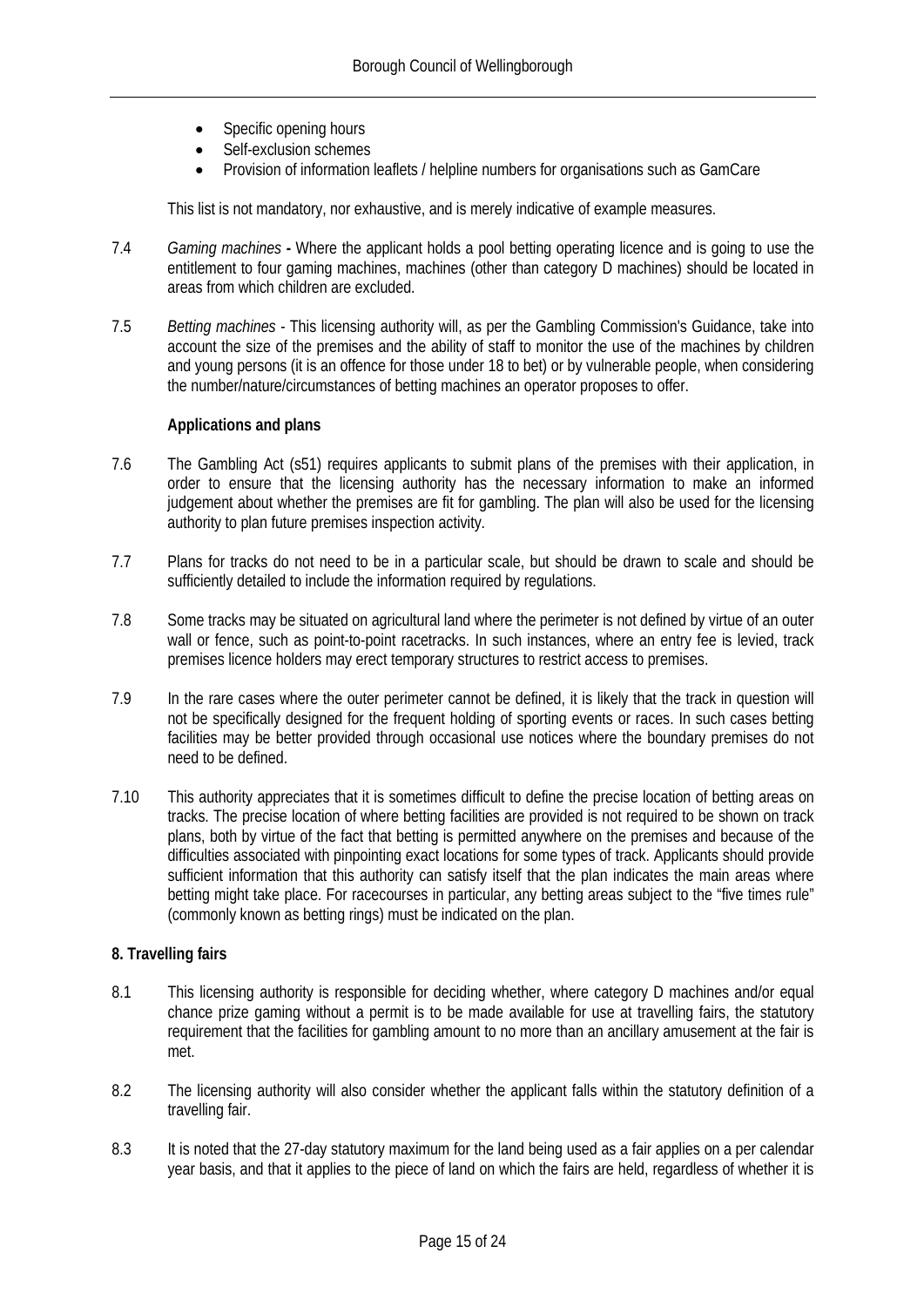the same or different travelling fairs occupying the land. This licensing authority will work with its neighbouring authorities to ensure that land which crosses our boundaries is monitored so that the statutory limits are not exceeded.

#### <span id="page-19-0"></span>**9. Provisional statements**

- 9.1 Developers may wish to apply to this authority for provisional statements before entering into a contract to buy or lease property or land to judge whether a development is worth taking forward in light of the need to obtain a premises licence. There is no need for the applicant to hold an operating licence in order to apply for a provisional statement.
- 9.2 S204 of the Gambling Act provides for a person to make an application to the licensing authority for a provisional statement in respect of premises that he or she:
	- expects to be constructed;
	- expects to be altered; or
	- expects to acquire a right to occupy.
- 9.3 The process for considering an application for a provisional statement is the same as that for a premises licence application. The applicant is obliged to give notice of the application in the same way as applying for a premises licence. Responsible authorities and interested parties may make representations and there are rights of appeal.
- 9.4 In contrast to the premises licence application, the applicant does not have to hold or have applied for an operating licence from the Gambling Commission (except in the case of a track) and they do not have to have a right to occupy the premises in respect of which their provisional application is made.
- 9.5 The holder of a provisional statement may then apply for a premises licence once the premises are constructed, altered or acquired. The licensing authority will be constrained in the matters it can consider when determining the premises licence application, and in terms of representations about premises licence applications that follow the grant of a provisional statement, no further representations from relevant authorities or interested parties can be taken into account unless:
	- they concern matters which could not have been addressed at the provisional statement stage, or
	- they reflect a change in the applicant's circumstances.
- 9.6 In addition, the authority may refuse the premises licence (or grant it on terms different to those attached to the provisional statement) only by reference to matters:
	- which could not have been raised by objectors at the provisional statement stage;
	- which in the authority's opinion reflect a change in the operator's circumstances; or
	- where the premises has not been constructed in accordance with the plan submitted with the application. This must be a substantial change to the plan and this licensing authority notes that it can discuss any concerns it has with the applicant before making a decision.

#### <span id="page-19-1"></span>**10. Reviews**

- 10.1 Requests for a review of a premises licence can be made by interested parties or responsible authorities; however, it is for the licensing authority to decide whether the review is to be carried-out. This will be on the basis of whether the request for the review is relevant to the matters listed below:
	- in accordance with any relevant Code of Practice issued by the Gambling Commission;
	- in accordance with any relevant quidance issued by the Gambling Commission;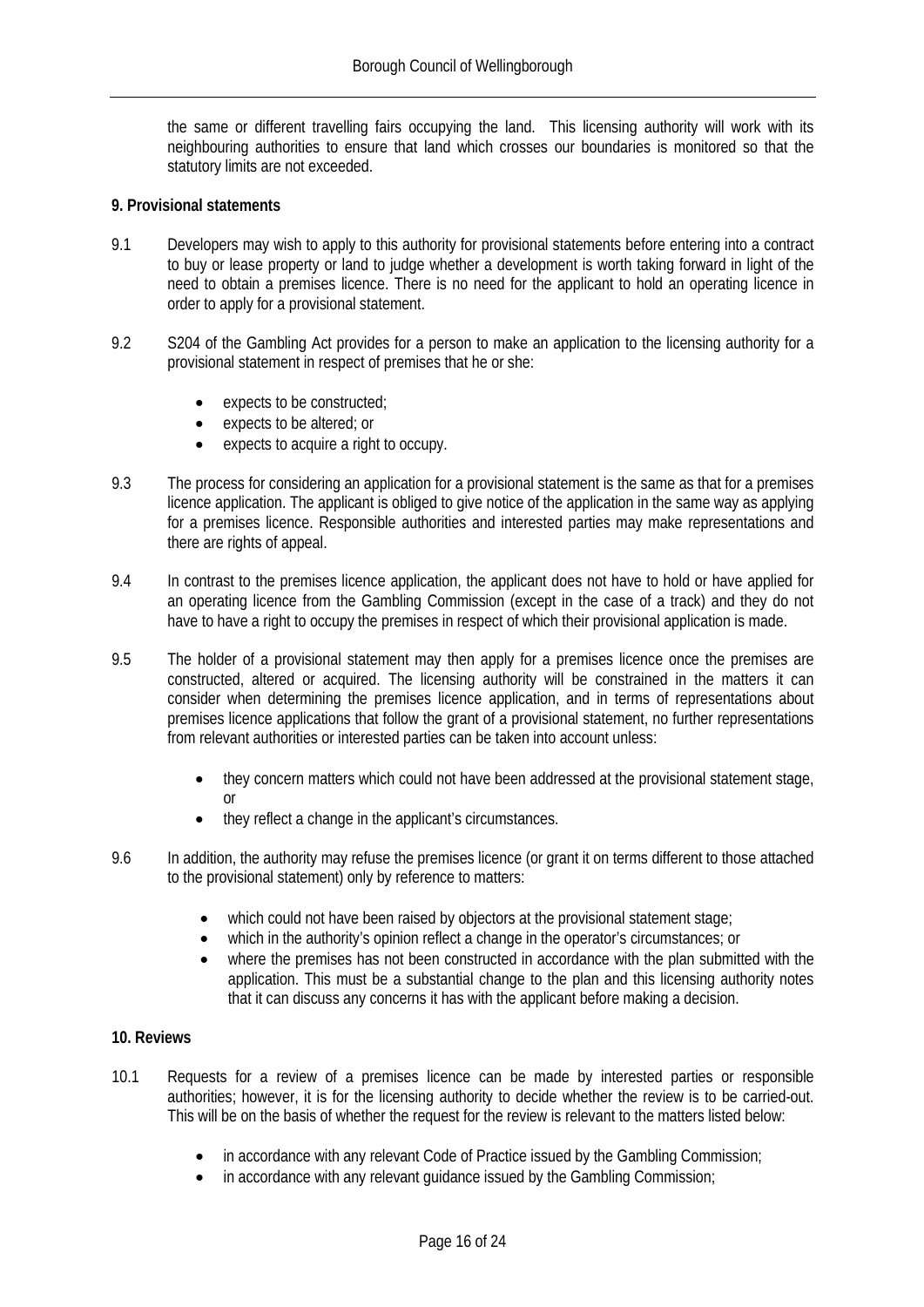- reasonably consistent with the licensing objectives; and
- in accordance with the authority's statement of principles.
- 10.2 The request for the review will also be subject to the consideration by the authority as to whether the request is frivolous, vexatious, or whether it will certainly not cause this authority to wish to alter/revoke/suspend the licence, or whether it is substantially the same as previous representations or requests for review.
- 10.3 The licensing authority can also initiate a review of a particular premises licence, or a particular class of premises licence on the basis of any reason which it thinks is appropriate.
- 10.4 Once a valid application for a review has been received by the licensing authority, representations can be made by responsible authorities and interested parties during a 28 day period. This period begins 7 days after the application was received by the licensing authority, who will publish notice of the application within 7 days of receipt.
- 10.5 The licensing authority must carry out the review as soon as possible after the 28 day period for making representations has passed.
- 10.6 The purpose of the review will be to determine whether the licensing authority should take any action in relation to the licence. If action is justified, the options open to the licensing authority are to:
	- (a) add, remove or amend a licence condition imposed by the licensing authority;
	- (b) exclude a default condition imposed by the Secretary of State or Scottish Ministers (e.g. opening hours) or remove or amend such an exclusion;
	- (c) suspend the premises licence for a period not exceeding three months; and
	- (d) revoke the premises licence.
- 10.7 In determining what action, if any, should be taken following a review, the licensing authority must have regard to the principles set out in section 153 of the Act, as well as any relevant representations.
- 10.8 In particular, the licensing authority may also initiate a review of a premises licence on the grounds that a premises licence holder has not provided facilities for gambling at the premises. This is to prevent people from applying for licences in a speculative manner without intending to use them.
- 10.9 Once the review has been completed, the licensing authority must, as soon as possible, notify its decision to:
	- the licence holder
	- the applicant for review (if any)
	- the Commission
	- any person who made representations
	- the chief officer of police or chief constable; and
	- Her Majesty's Commissioners for Revenue and Customs

#### **11. Local Risk Assessments**

- 11.1 The licensing authority would recommend that the following matters are considered by operators when making their risk assessment:
	- the location of the premises to services for children such as schools, playgrounds, leisure/community centres and other areas where children will gather;
	- the vicinity of the premises to gambling or addiction support or treatment centres where children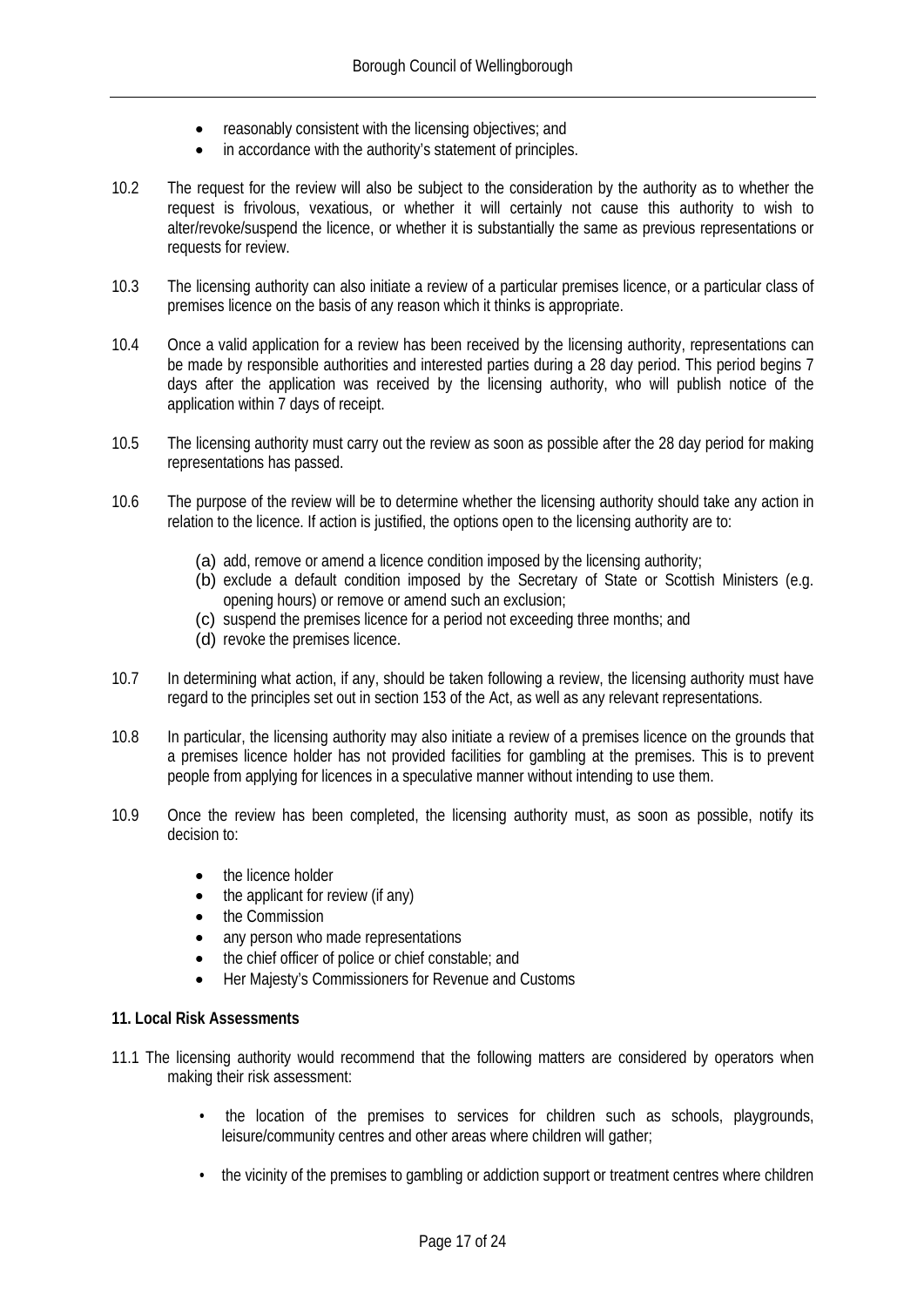or vulnerable groups may be present;

- Range of facilities in proximity to the licensed premises such as other gambling outlets, banks, post offices, service tills, refreshment and entertainment type facilities;
- the demographics of the area in relation to vulnerable groups;;
- whether the premises is in an area subject to high levels of crime and/or disorder;
- local risk assessments should show how vulnerable people, including people with gambling dependencies are protected including the use of Information held by the licensee regarding self-exclusions and incidences of underage gambling;
- Known problems in the area such as problems arising from street drinkers, youths participating in anti-social behaviour, drug dealing activities, etc.

This list is not exhaustive and other factors not in this list that are identified must be taken into consideration.

11.2 The Licensing Authority expects a current copy of the Local Risk Assessment to be kept at the licensed premises.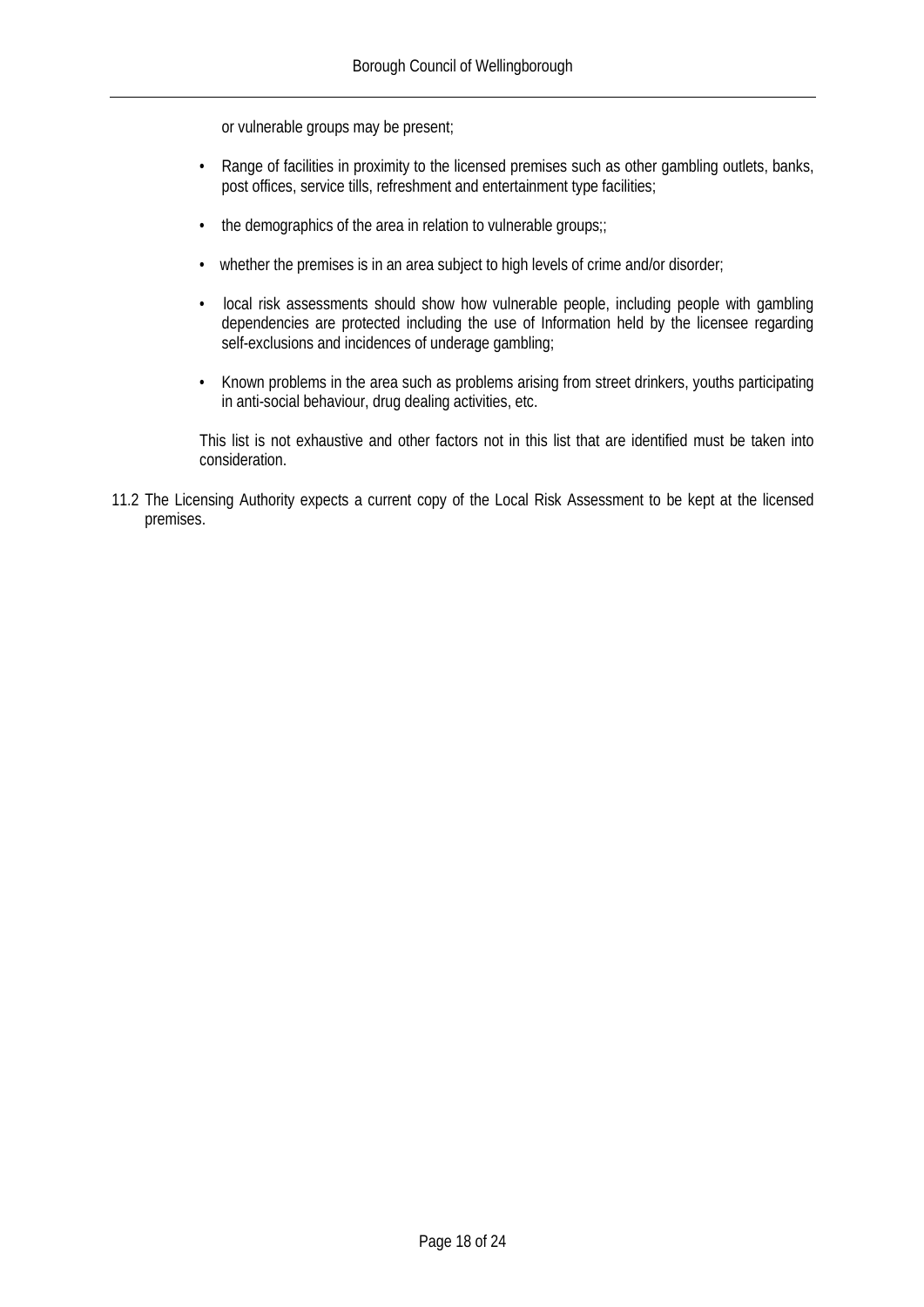#### <span id="page-22-0"></span>**PART C: PERMITS / TEMPORARY & OCCASIONAL USE NOTICES**

#### <span id="page-22-1"></span>**1. Unlicensed family entertainment centre gaming machine permits (Statement of Principles on Permits - Schedule 10 paragraph 7)**

- 1.1 Where a premises does not hold a premises licence but wishes to provide gaming machines, it may apply to the licensing authority for this permit. It should be noted that the applicant must show that the premises will be wholly or mainly used for making gaming machines available for use (Section 238).
- 1.2 The Gambling Act 2005 states that a licensing authority may prepare a *statement of principles* that they propose to consider in determining the suitability of an applicant for a permit and in preparing this statement, and/or considering applications, it need not (but may) have regard to the licensing objectives and shall have regard to any relevant guidance issued by the Commission.

It should be noted that a licensing authority cannot attach conditions to this type of permit.

Statement of Principles This licensing authority will expect the applicant to show that there are policies and procedures in place to protect children from harm. Harm in this context is not limited to harm from gambling but includes wider child protection considerations. The efficiency of such policies and procedures will each be considered on their merits, however, they may include appropriate measures / training for staff as regards suspected truant school children on the premises, measures / training covering how staff would deal with unsupervised very young children being on the premises, or children causing perceived problems on / around the premises. This licensing authority will also expect, as per Gambling Commission Guidance, that applicants demonstrate a full understanding of the maximum stakes and prizes of the gambling that is permissible in unlicensed FECs; that the applicant has no relevant convictions (those that are set out in Schedule 7 of the Act); and that staff are trained to have a full understanding of the maximum stakes and prizes.

#### <span id="page-22-2"></span>**2. (Alcohol) Licensed premises gaming machine permits - (Schedule 13 paragraph 4(1))**

#### **Automatic entitlement: 2 machines**

- 2.1 There is provision in the Act for premises licensed to sell alcohol for consumption on the premises to automatically have 2 gaming machines, of categories C and/or D. The premises merely need to notify the licensing authority and pay the prescribed fee.
- 2.2 The licensing authority can remove the automatic authorisation in respect of any particular premises if:
	- provision of the machines is not reasonably consistent with the pursuit of the licensing objectives;
	- gaming has taken place on the premises that breaches a condition of section 282 of the Gambling Act (i.e. that written notice has been provided to the licensing authority, that a fee has been provided and that any relevant code of practice issued by the Gambling Commission about the location and operation of the machine has been complied with);
	- the premises are mainly used for gaming; or
	- an offence under the Gambling Act has been committed on the premises.

#### **Permit: 3 or more machines**

2.3 If a premises wishes to have more than 2 machines, then it needs to apply for a permit and the licensing authority must consider that application based upon the licensing objectives, any guidance issued by the Gambling Commission issued under Section 25 of the Gambling Act 2005, and "*such matters as they think relevant*."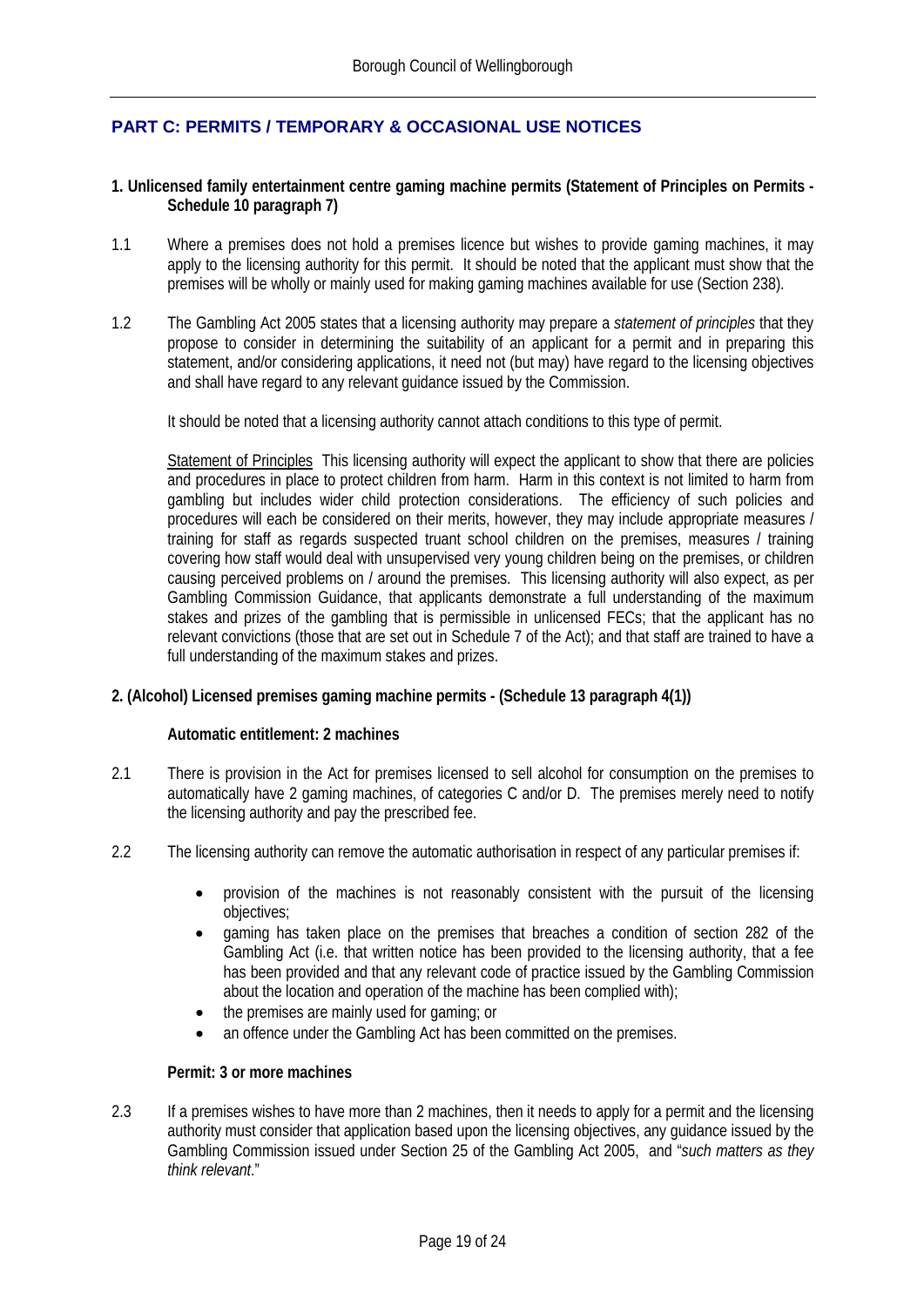- 2.4 This licensing authority considers that "such matters" will be decided on a case by case basis but generally there will be regard to the need to protect children and vulnerable persons from harm or being exploited by gambling and will expect the applicant to satisfy the authority that there will be sufficient measures to ensure that under 18 year olds do not have access to the adult only gaming machines. Measures which will satisfy the authority that there will be no access may include the adult machines being in sight of the bar, or in the sight of staff who will monitor that the machines are not being used by those under 18. Notices and signage may also help. As regards the protection of vulnerable persons, applicants may wish to consider the provision of information leaflets/helpline numbers for organisations such as GamCare.
- 2.5 It is recognised that some alcohol licensed premises may apply for a premises licence for their nonalcohol licensed areas. Any such application would most likely need to be applied for, and dealt with as an Adult Gaming Centre premises licence.
- 2.6 It should be noted that the licensing authority can decide to grant the application with a smaller number of machines and/or a different category of machines than that applied for. Conditions (other than these) cannot be attached.
- 2.7 It should also be noted that the holder of a permit must comply with any Code of Practice issued by the Gambling Commission about the location and operation of the machine.

#### <span id="page-23-0"></span>**3. Prize gaming permits**

- 3.1 The Gambling Act 2005 states that a licensing authority may "prepare a statement of principles that they propose to apply in exercising their functions under this Schedule" which "may, in particular, specify matters that the licensing authority proposes to consider in determining the suitability of the applicant for a permit".
- 3.2 This Licensing Authority has not prepared a statement of principles. Should it decide to do so it will include details in a revised version of the policy statement.
- 3.3 In making its decision on an application for this permit the licensing authority does not need to (but may) have regard to the licensing objectives but must have regard to any Gambling Commission guidance (Gambling Act 2005, Schedule 14 paragraph 8(3)).
- 3.4 It should be noted that there are conditions in the Gambling Act 2005 by which the permit holder must comply, but that the licensing authority cannot attach conditions. The conditions in the Act are:
	- the limits on participation fees, as set out in regulations, must be complied with;
	- all chances to participate in the gaming must be allocated on the premises on which the gaming is taking place and on one day; the game must be played and completed on the day the chances are allocated; and the result of the game must be made public in the premises on the day that it is played;
	- the prize for which the game is played must not exceed the amount set out in regulations (if a money prize), or the prescribed value (if non-monetary prize); and
	- participation in the gaming must not entitle the player to take part in any other gambling.

#### <span id="page-23-1"></span>**4. Club gaming and Club Machines Permits**

4.1 Members clubs and miners' welfare institutes (but not commercial clubs) may apply for a club gaming permit. The permit will enable the premises to provide gaming machines (3 machines of categories B, C or D), equal chance gaming and games of chance as set-out in forthcoming regulations.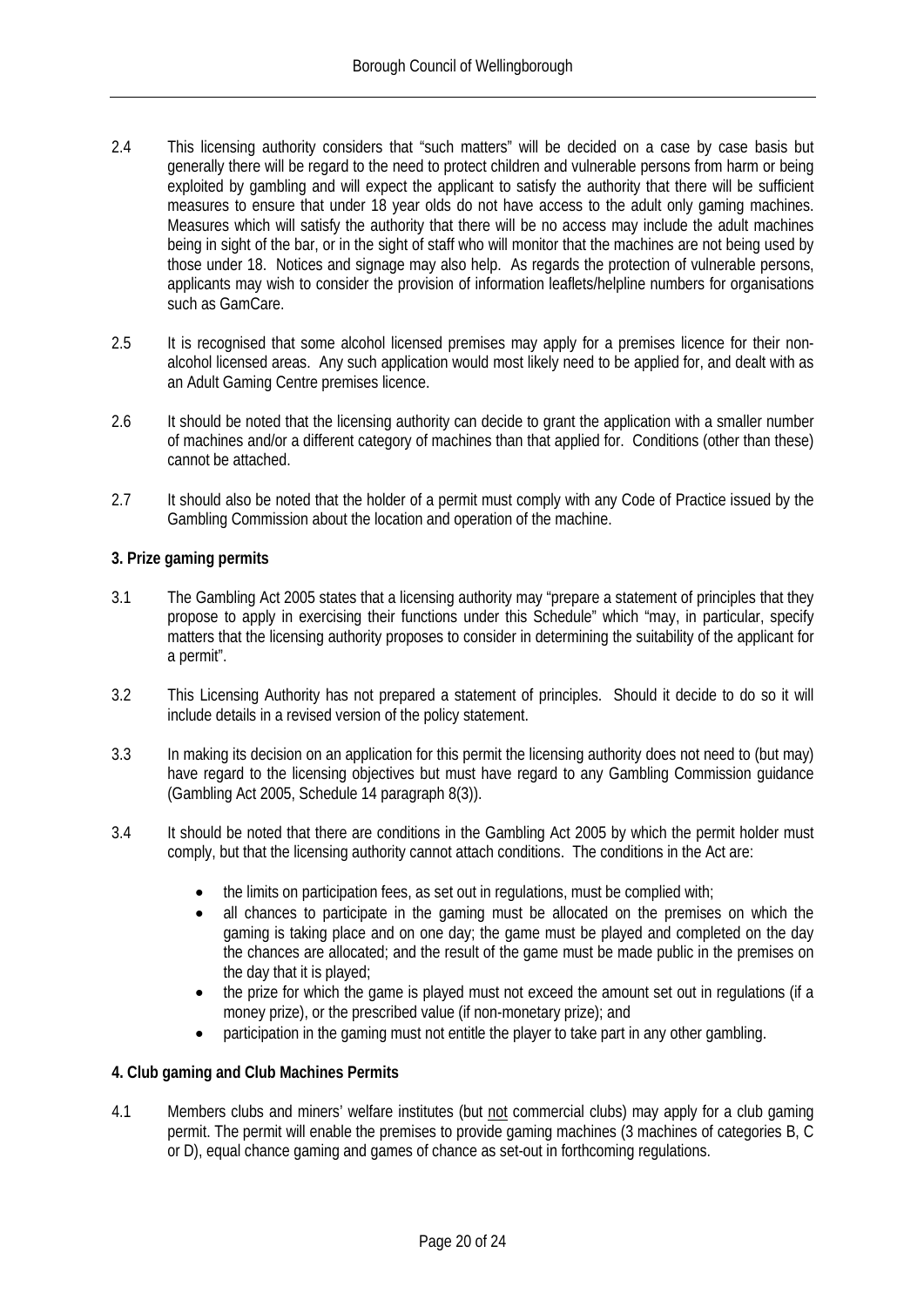- 4.2 Members clubs and miner's welfare institutes and also commercial clubs may apply for a Club Machine Permit. A Club Machine permit will enable the premises to provide gaming machines (3 machines of categories B, C or D). NB commercial clubs may not site category B3A gaming machines offering lottery games in their club.
- 4.3 The club must be conducted 'wholly or mainly' for purposes other than gaming, unless the gaming is permitted by separate regulations. The Secretary of State has made regulations and these cover bridge and whist clubs.
- 4.4 Licensing authorities may only refuse an application on the grounds that:
	- (a) the applicant does not fulfil the requirements for a members' or commercial club or miners' welfare institute and therefore is not entitled to receive the type of permit for which it has applied;
	- (b) the applicant's premises are used wholly or mainly by children and/or young persons;
	- (c) an offence under the Act or a breach of a permit has been committed by the applicant while providing gaming facilities;
	- (d) a permit held by the applicant has been cancelled in the previous ten years; or
	- (e) an objection has been lodged by the Commission or the police.
- 4.5 There is also a 'fast-track' procedure available under the Act for premises which hold a club premises certificate under the Licensing Act 2003 (Schedule 12 paragraph 10). Commercial clubs cannot hold club premises certificates under the Licensing Act 2003 and so cannot use the fast-track procedure.
- 4.6 There are statutory conditions on club gaming permits that no child uses a category B or C machine on the premises and that the holder complies with any relevant provision of a code of practice about the location and operation of gaming machines.

#### <span id="page-24-0"></span>**5. Temporary use notices**

- 5.1 Temporary use notices allow the use of premises for gambling where there is no premises licence but where a gambling operator wishes to use the premises temporarily for providing facilities for gambling. Premises that might be suitable for a temporary use notice, according the Gambling Commission, would include hotels, conference centres and sporting venues.
- 5.2 The licensing authority can only grant a temporary use notice to a person or company holding a relevant operating licence, i.e. a non-remote casino operating licence.
- 5.3 The Secretary of State has the power to determine what form of gambling can be authorised by temporary use notices, and at the time of writing this Statement the relevant regulations (SI no 3157: The Gambling Act 2005 (Temporary Use Notices) Regulations 2007) state that temporary use notices can only be used to permit the provision of facilities or equal chance gaming, where the gaming is intended to produce a single winner, which in practice means poker tournaments.
- 5.4 There are a number of statutory limits as regards temporary use notices. The meaning of "premises" in Part 8 of the Act is discussed in the Gambling Commission Guidance to Licensing Authorities. As with "premises", the definition of "a set of premises" will be a question of fact in the particular circumstances of each notice that is given. In the Act "premises" is defined as including "any place".

In considering whether a place falls within the definition of "a set of premises", the licensing authority needs to look at, amongst other things, the ownership/occupation and control of the premises.

5.5 This licensing authority expects to object to notices where it appears that their effect would be to permit regular gambling in a place that could be described as one set of premises, as recommended in the Gambling Commission's Guidance to Licensing Authorities.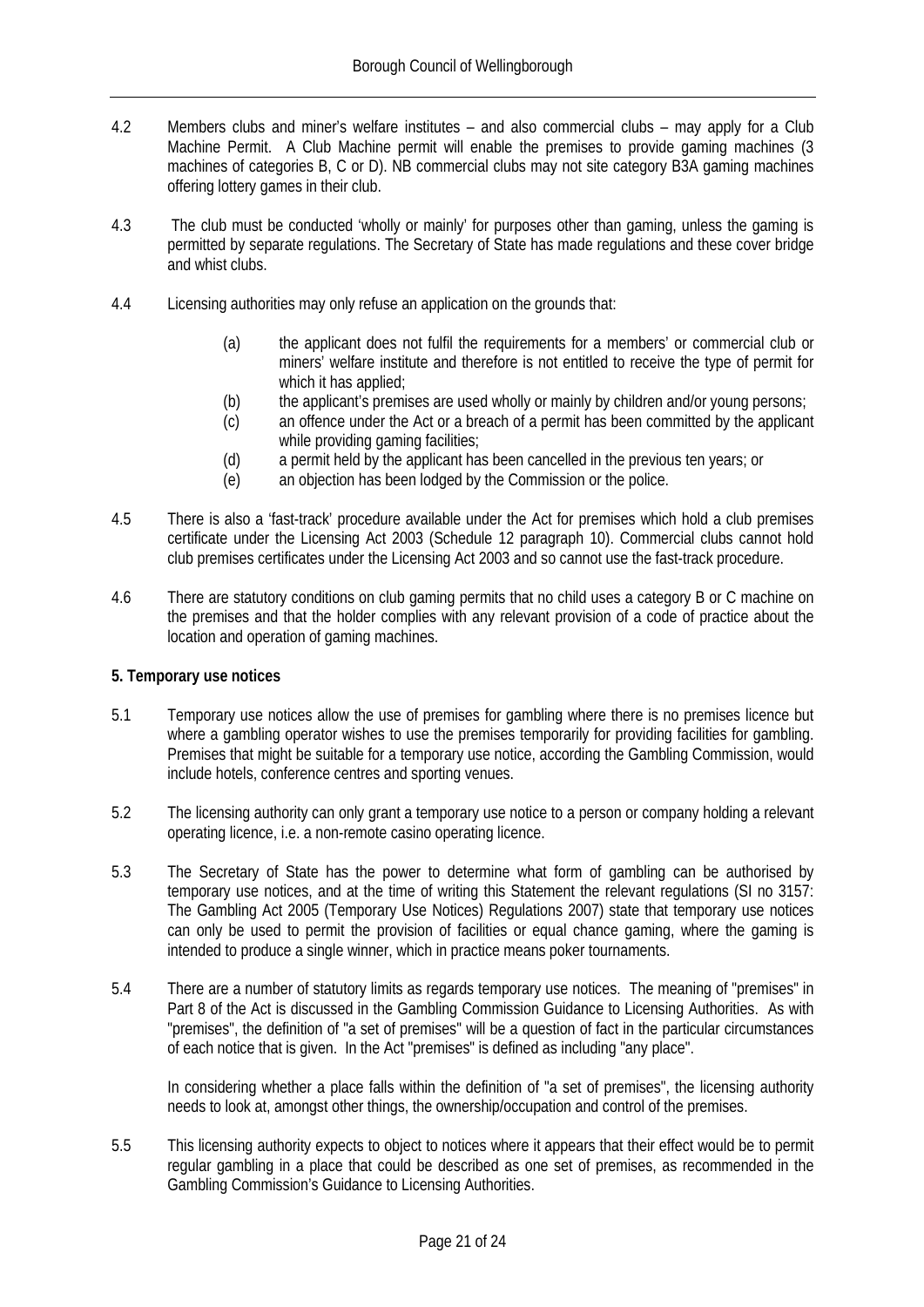#### <span id="page-25-0"></span>**6. Occasional use notices (OUNs)**

6.1 The licensing authority has very little discretion as regards these notices aside from ensuring that the statutory limit of 8 days in a calendar year is not exceeded. This licensing authority will though, consider the definition of a 'track' and whether the applicant is permitted to avail him/herself of the notice. This licensing authority will also ensure that no more than 8 OUNs are issued in one calendar year in respect of any venue.

#### <span id="page-25-1"></span>**7. Small society lotteries**

- 7.1 This licensing authority will adopt a risk based approach towards its enforcement responsibilities for small society lotteries. This authority considers that the following list, although not exclusive, could affect the risk status of the operator:
	- submission of late returns (returns must be submitted no later than three months after the date on which the lottery draw was held);
	- submission of incomplete or incorrect returns;
	- breaches of the limits for small society lotteries.
- 7.2 Non-commercial gaming is permitted if it takes place at a non-commercial event, either as an incidental or principal activity at the event. Events are non-commercial if no part of the proceeds is for private profit or gain. The proceeds of such events may benefit one or more individuals if the activity is organised:
	- by, or on behalf of, a charity or for charitable purposes
	- to enable participation in, or support of, sporting, athletic or cultural activities.
- 7.3 Charities and community groups should contact the relevant licensing authority using the contact details in Annex 1.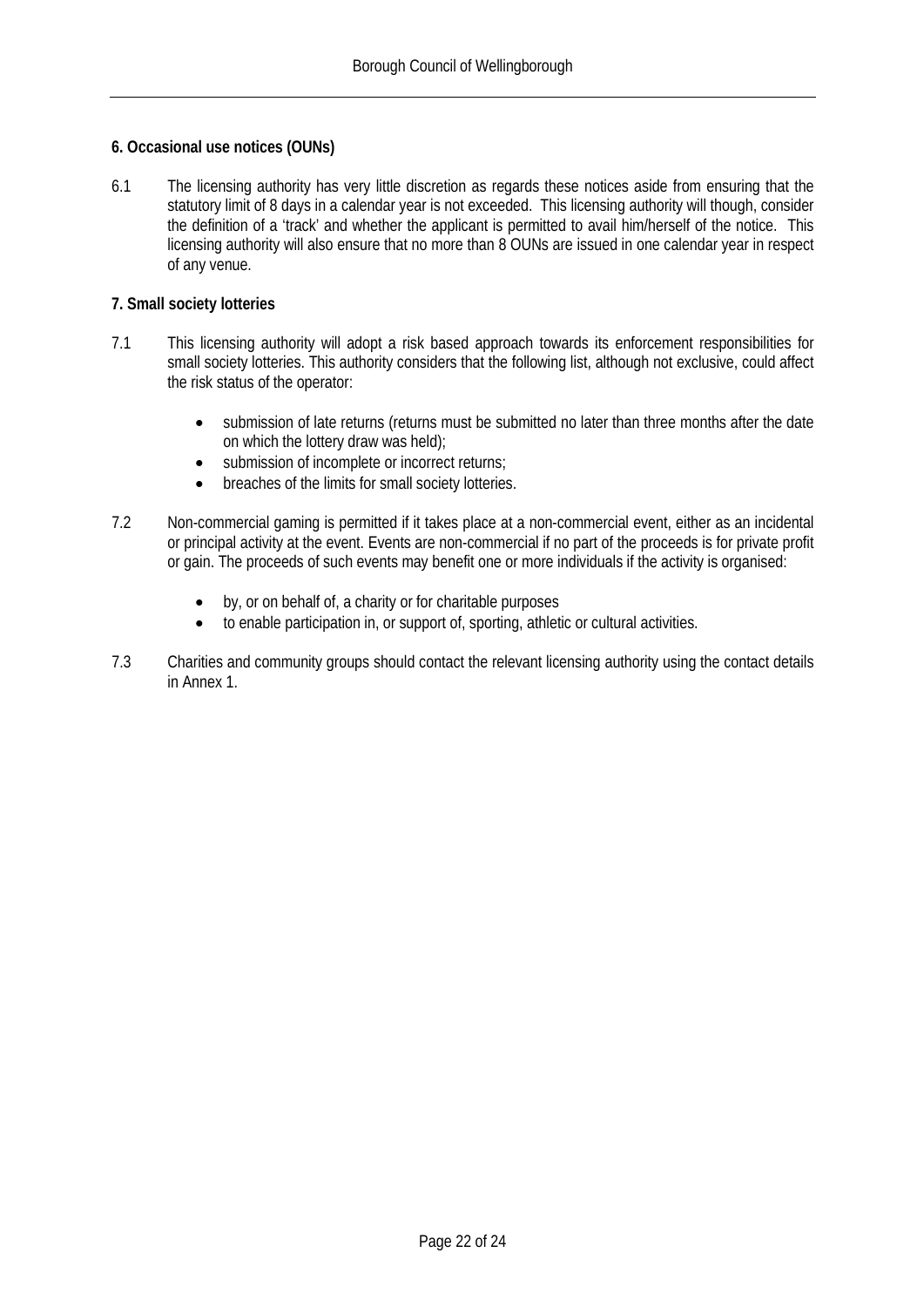#### <span id="page-26-0"></span>**PART D: ANNEXES**

#### <span id="page-26-1"></span>**Annex 1: List of Local Authorities and other Partners**

Doddington Road Wellingborough Northampton NN4 7YD Derby NN8 1BP DE1 3TU TEL: 01933 231966 TEL: 01604 364036 Email: [licensing@wellingborough.gov.uk](mailto:licensing@wellingborough.gov.uk)<br>www.wellingborough.gov.uk

### **Northamptonshire Fire & Rescue**

**Service** The Inspection Team Manager and Western Area Commander and Northern Area Commander Bolton House<br>
Campoell Square Commander Corby Police Station Wootton Hall Park Northampton NN4 9BN Northampton NN1 3EL Corby NN7 1SH TEL: 01604 797000 TEL: 08453 700 700 TEL: 08453 700 700

**Corby Borough Council Daventry District Council East Northamptonshire Council** Council Offices<br>
Lodge Road<br>
Lodge Road<br>
Cedar Drive New Post Office Square **Lodge Road** Cedar Drive Cedar Drive<br>
Corby Corby Corbushing Daventry Corbus Corbus Corbus Chapston Corby **Daventry** Daventry **Daventry Corpus** Thrapston NN17 1GD NN11 4FP NN14 4LZ TEL: 01536 464242 TEL: 01327 871100 TEL: 01832 742050 Email: [licensing@daventrydc.gov.uk](mailto:licensing@daventrydc.gov.uk)<br>www.daventrydc.gov.uk [www.corby.gov.uk](http://www.corby.gov.uk/) [www.daventrydc.gov.uk](http://www.daventrydc.gov.uk/) [www.east-northamptonshire.gov.uk](http://www.east-northamptonshire.gov.uk/)

Council Offices The Guildhall The Guildhall The The Forum Bowling Green Road St Giles Square St Giles Square Moat Lane Kettering **Northampton** Constanting Towcester<br>
Northampton MN11 DF NN11 ON NN12 6AD NN15 7QX NN1 1DE NN1 1DE NN12 6AD TEL: 01536 410333 TEL: 01604 838000 TEL: 01327 322278 FAX: 01604 838723<br>
<u>www.kettering.gov.uk</u> 01536 410759 FAX: 01604 838723

John Dryden House St James House<br>
8-10 The Lakes Mansfield Road

#### [www.northamptonshirescb.org.uk](http://www.northamptonshirescb.org.uk/) [www.hmrc.gov.uk](http://www.hmrc.gov.uk/)

**Northamptonshire Police Northamptonshire West Area** Campbell Square Corby Police Station<br>
The Mounts<br>
Elizabeth Street

## **Kettering Borough Council Northampton Borough Council South Northamptonshire Council**

[www.southnorthants.gov.uk](http://www.southnorthants.gov.uk/)

## **Borough Council of Wellingborough Northamptonshire Safeguarding H M Revenue & Customs**

## **Northamptonshire Police Northamptonshire North Area**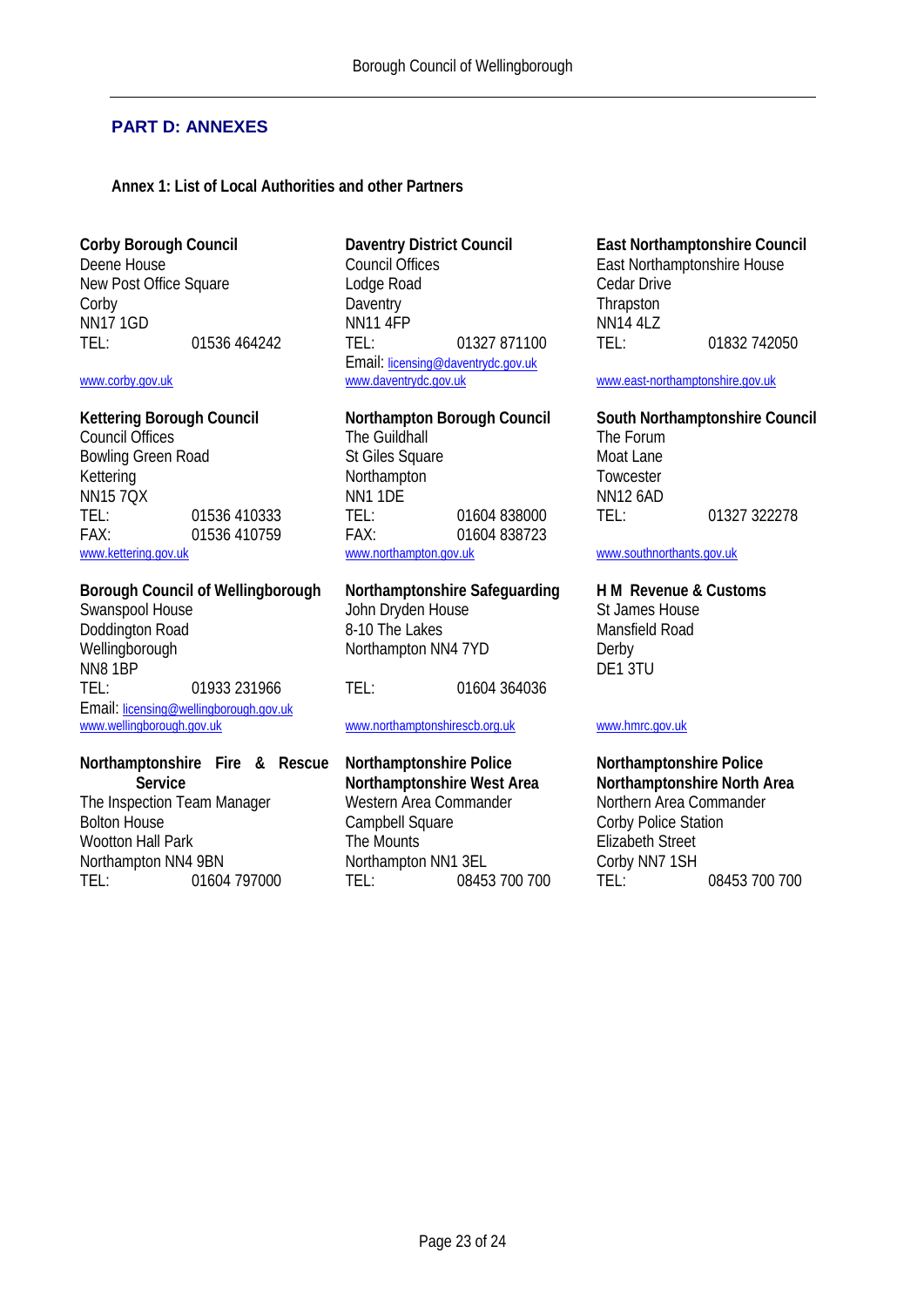#### <span id="page-27-0"></span>**Annex 2: List of Consultees on the Statement of Principles**

Chief Constable of Northamptonshire Police Wootton Hall Northampton NN4 0JQ

The Lotteries Council 66, Lincoln's Inn Fields, London, WC2A 3LH

Trading Standards Service Wootton Hall Park **Northampton** NN4 0GB

**GambleAware** 7 Henrietta St London WC2E 8PS

Northamptonshire Safeguarding Adults Board Business Office One Angel Square Angel Street Northampton NN1 1ED

HM Revenue and Customs, Excise Processing Teams, Gambling Duties, BX9 1GL

Northamptonshire Fire & Rescue Services Fire Service Headquarters, Moulton Way, Northampton, NN3 6XJAll

Parish Councils in Northamptonshire

British Beer & Pub Association Ground Floor Brewers' Hall Aldermanbury Square London EC2V 7HR

Bingo Association Lexham House 75 High Street North Dunstable Bedfordshire LU6 1JF

Northamptonshire PCC East House, Force Headquarters, Wootton Hall, Northampton, NN4 0JQ

**GamCare** 1st Floor CAN Mezzanine Old Street London N1 6AH

Northampton Safeguarding Children Board c/o Northamptonshire County Council County Hall Northampton NN1 1ED

Gamblers Anonymous Doncaster CVS Intake Wellness Centre Doncaster DN2 6PL

All Town Councils in Northamptonshire All gambling premises in

Association of British Bookmakers Ltd Ground Floor Warwick House 25 Buckingham Palace Road London SW1W 0PP

National Casino Forum Carlyle House 235 – 237 Vauxhall Bridge Road London SW1V 1EJ

bacta 29-30 Ely Place London. EC1N 6TD

Public Health Team Northamptonshire County Council One Angel Square Angel Street Northampton NN1 1ED

The Casino Operators Association 86 Jermyn Street London SW1Y 6JD UK

Northamptonshire Police (Licensing), Wellingborough Police Station, Midland Road, Wellingborough NN8 1HF

Northamptonshire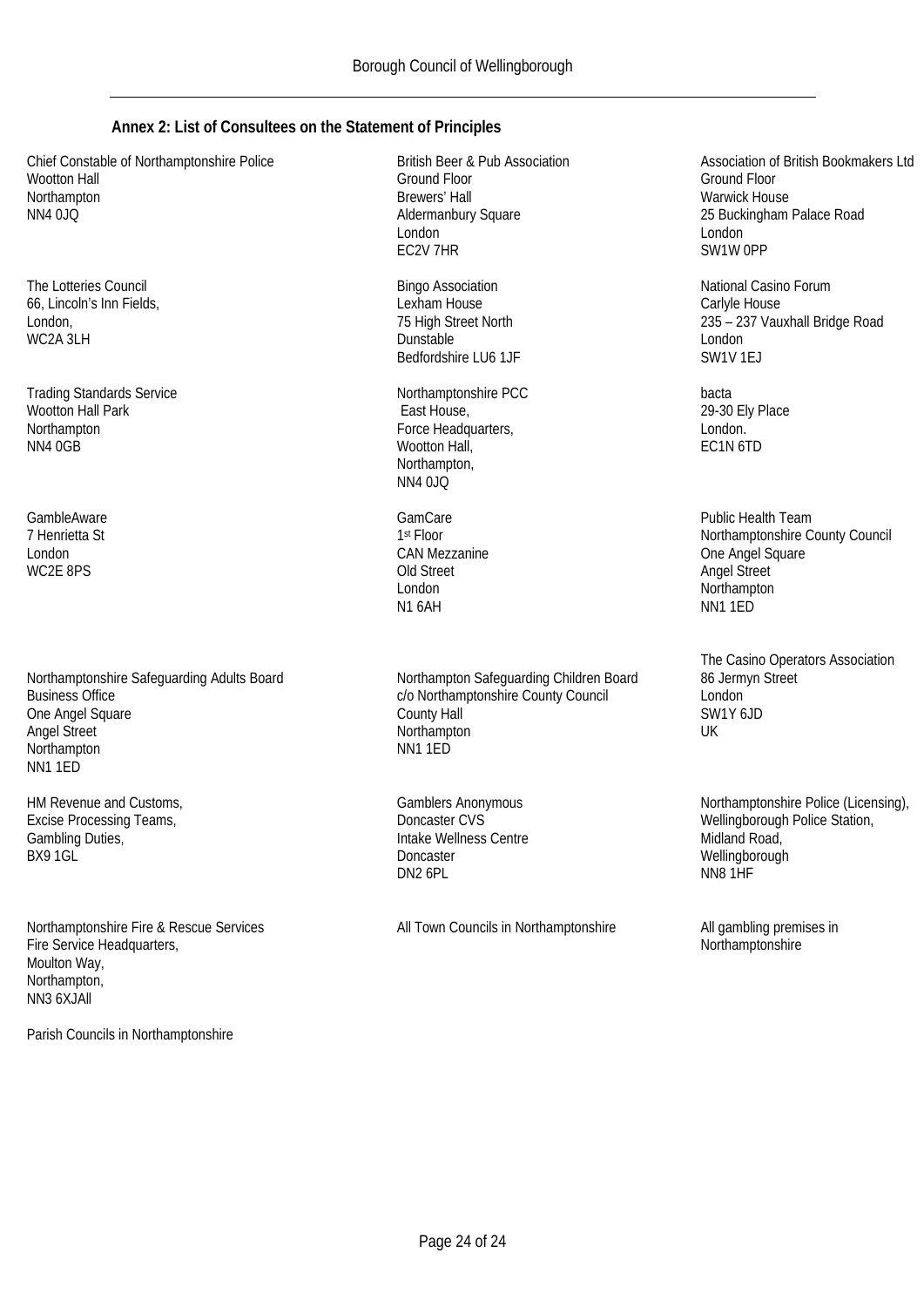#### **Appendix 2 A**

#### **This Message originated outside your organisation.**

#### Hello,

Thank you for your letter regarding the above consultation, we appreciate your interest in our work.

While we do not have the resources available to allow us to personally respond to each Local Authority which contacts us regarding their refreshed Statement of Principles, we have compiled a list of the issues or factors which we think it would be helpful to consider below, more information is available via the [Gambling Commission.](https://protect-eu.mimecast.com/s/q8pGC1jXDHkwVMHmYplg)

The function of the Statement is to reflect locally specific gambling concerns and to reflect the Council's wider strategic objectives. The active use of the Statement is one means by which you can make clear your expectations of gambling operators who have premises in your area. This allows operators to respond to locally specific requirements and adjust their own policies and procedures as required.

- A helpful first step is to develop a risk map of your local area so that you are aware of both potential and actual risks around gambling venues. A useful explanation of area-based riskmapping has been developed with Westminster and Manchester City Councils, which gives some guidance on those who may be most vulnerable or at-risk of gambling-related harm. For more information please see [www.geofutures.com/research-2/gambling-related-harm](https://protect-eu.mimecast.com/s/QMZ1C3lZGUGYnpfjVPfB)[how-local-space-shapes-our-understanding-of-risk/](https://protect-eu.mimecast.com/s/QMZ1C3lZGUGYnpfjVPfB)
- Consider that proposals for new gambling premises which are near hostels or other accommodation or centres catering for vulnerable people, including those with learning difficulties, and those with gambling / alcohol / drug abuse problems, as likely to adversely affect the licensing objectives set out by the Gambling Commission. This is also relevant regarding the proximity to schools, colleges and universities.
- A detailed local risk assessment at each gambling venue pertinent to the environment immediately surrounding the premises as well as the wider local area – is a good way to gauge whether the operator and staff teams are fully aware of the challenges present in the local area and can help reassure the Local Licensing Authority that appropriate mitigations are in place.
- Does the operator have a specific training programme for staff to ensure that they are able to identify children and other vulnerable people, and take appropriate action to ensure they are not able to access the premises or are supported appropriately?
- Does the operator ensure that there is an adequate number of staff and managers are on the premises at key points throughout the day? This may be particularly relevant for premises situated nearby schools / colleges / universities, and/or pubs, bars and clubs.
- Consider whether the layout, lighting and fitting out of the premises have been designed so as not to attract children and other vulnerable persons who might be harmed or exploited by gambling.
- Consider whether any promotional material associated with the premises could encourage the use of the premises by children or young people if they are not legally allowed to do so.

We would suggest that the Local Licensing Authority primarily consider applications from [GamCare](https://protect-eu.mimecast.com/s/xI3MC481JtmAXBfzc8-R)  [Certified operators.](https://protect-eu.mimecast.com/s/xI3MC481JtmAXBfzc8-R) GamCare Certification is a voluntary process comprising an independent audit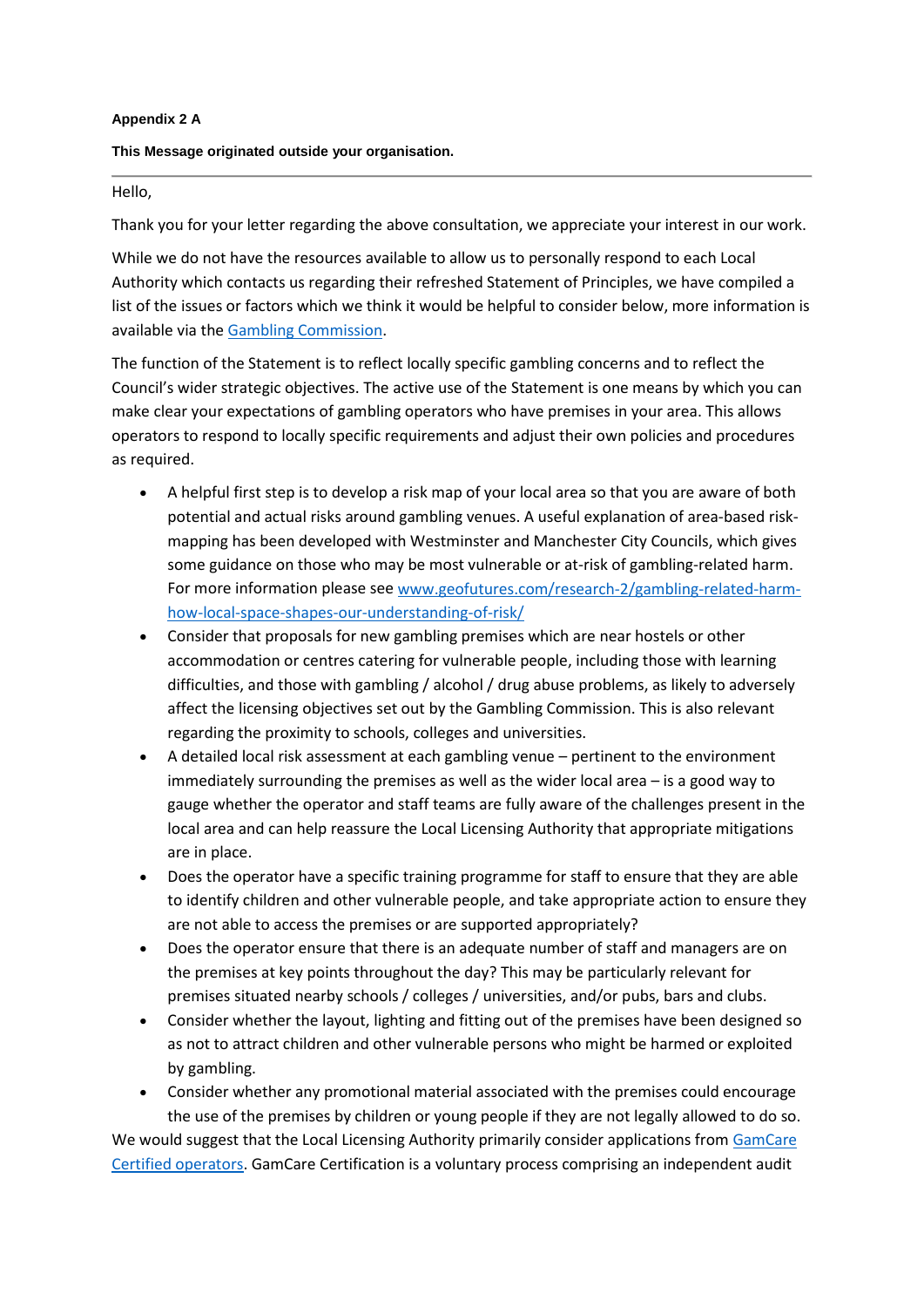assessment of an operator's player protection measures and social responsibility standards, policy and practice. Standards are measured in accordance with the GamCare Player Protection Code of Practice. If you would like more information on how our audit can support Local Licensing Authorities, please contact [mike.kenward@gamcare.org.uk](mailto:mike.kenward@gamcare.org.uk)

For more information on GamCare training and other services available to local authorities, as well as recommended training for gambling operators, please see the attached brochures.

If there is anything else we can assist with please do let us know.

Kind regards, **Catherine** 

**Catherine Sweet Head of Marketing and Communications** T: 020 7801 7028 E: [catherine.sweet@gamcare.org.uk](mailto:catherine.sweet@gamcare.org.uk)



Click here to sign up to our free, monthly e-newsletter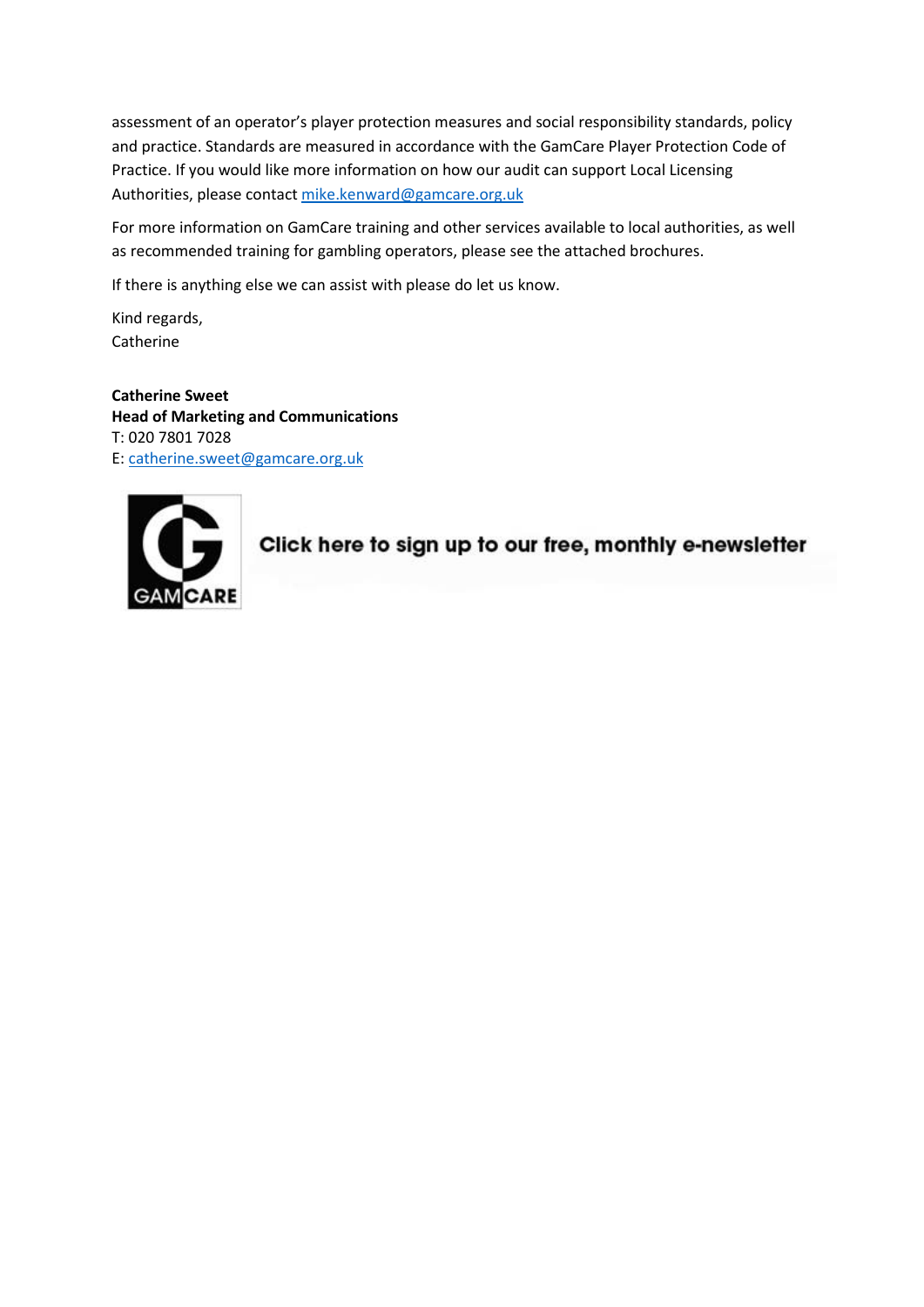

Northamptonshire County Council

Central Licensing Unit Via [licensingunit@east](mailto:licensingunit@east-northamptonshire.gov.uk)[northamptonshire.gov.uk](mailto:licensingunit@east-northamptonshire.gov.uk)  Please ask for: Stephen Marks Tel: 01604 368565 [smarks@northamptonshire.gov.uk](mailto:smarks@northamptonshire.gov.uk) Our ref: SJM/Gambling/Response Your ref:<br>Date: 02 November 2018

#### **Gambling Act 2005 Policy Statement 2019-2021 Consultation - Northamptonshire County Council Public Health Response.**

Dear Sir / Madam,

Please consider this letter a response from Northamptonshire County Council's Public Health team to your consultation on your draft Gambling Act 2005 Policy Statement 2019- 2021.

The Public Health team recognise that gambling is a legal and legitimate form of entertainment, undertaken in some form by a large proportion of the population. It also recognises that for the majority of people, gambling causes limited harm or problems.

### **Gambling Harm:**

However it is increasingly recognised that gambling can, and is, causing significant harm to individuals, families and wider communities. This harm can impact on an individual's direct health and wellbeing but can also impact on other areas such as financial inclusion/wellbeing, housing and homelessness and affecting their families and leading to family breakdown. Recent media has identified the significant links with problematic gambling and suicide. Concerns about harm related to gambling appears to be increasing in line with increased access to gambling opportunities in recent years.

Evidence suggests that certain groups are more vulnerable to problem gambling including:

- children and young people
- people with mental health issues
- certain minority ethnic groups, the unemployed
- homeless people
- those with education needs
- people with financially constrained circumstances; and

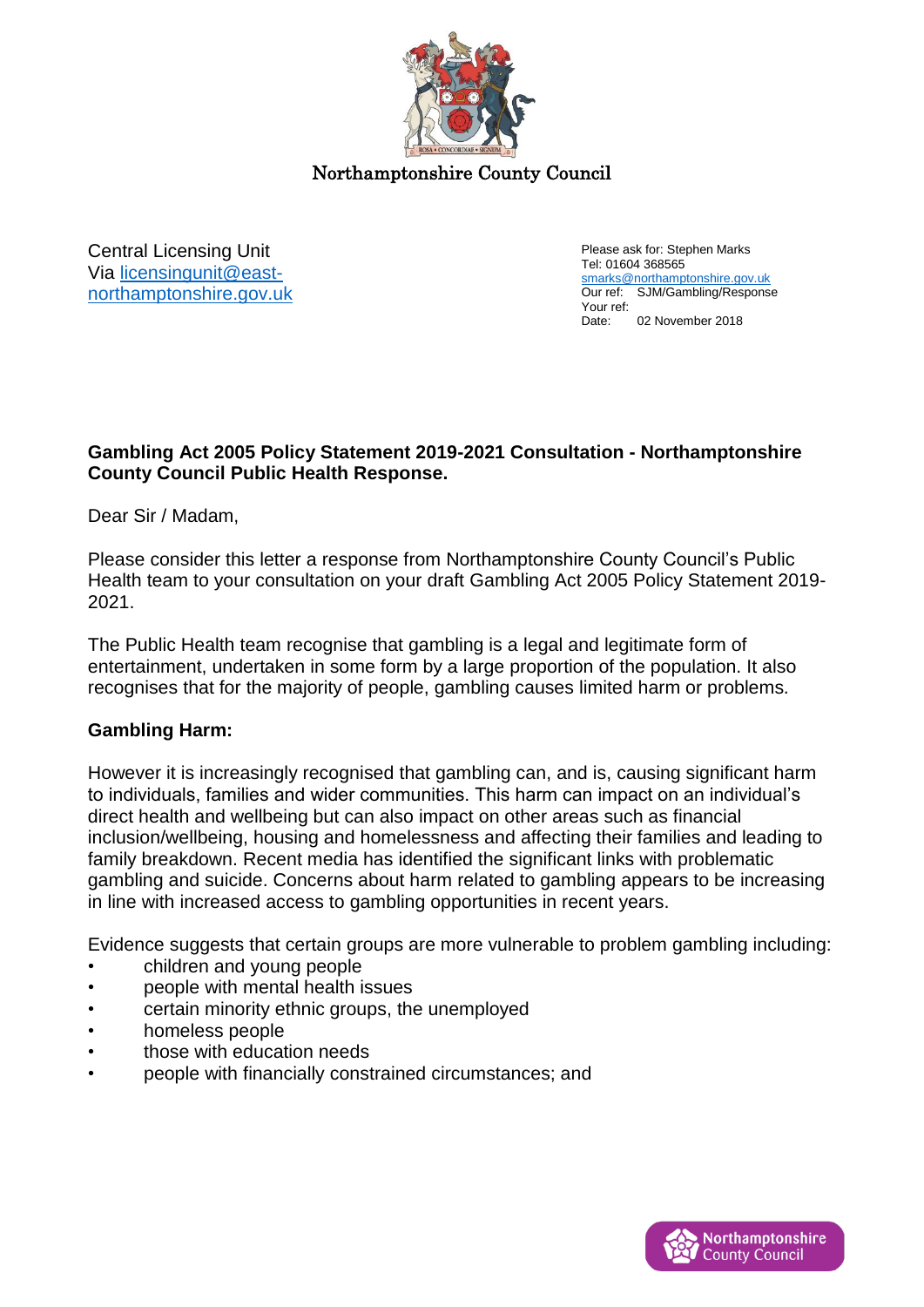those living in deprived areas.

A useful summary is provided in the document *'Tackling Gambling Related Harm – A Whole Council Approach'*, produced by the Local Government Association and Public Health England.

NCC Public Health also recognise the constraints of the licensing legislation and limited aspects of gambling that are actually controlled by the Local Authority Licensing System. For example we acknowledge that remote (online) gambling does not fall within the remit of Licensing Authorities and that some aspects of local gambling practices are controlled by national legislation or regulation.

Despite this, and because of the increasing recognition of the potential harmful impact of problem gambling, it is suggested that the Gambling Act Policy Statement includes a reference to this significant potential impact of gambling on wider health and wellbeing. This is a hugely important context to the local gambling licensing process, which should be taken into consideration as far as the licensing legislation allows, in order to contribute to community wellbeing. It is specifically relevant to the third gambling licensing objective of: *Protecting children and other vulnerable persons from being harmed or exploited by gambling.* 

## **Area Profile**

Public Health notes that there is no area profile included or referenced in the draft Gambling Act Policy Statement. While it is recognised that information and data about actual gambling harm may be difficult to identify, it is suggested that some form of area profile relating to the area covered by the Gambling Act Policy Statement should be produced to support the Policy Statement. Based on what is understood about the likely risks of gambling harm, it could identify potential issues / concerns and could be used to inform applicants own premises related risk assessments and licensing decisions.

The following extract from 'Tackling Gambling Related Harm – A Whole Council Approach' refers to area profiles:

*The local area profile should identify different parts of the local area where there may be greater or specific risks of gambling related harm, whether because of the people likely to be in that area (for example, where there is a treatment centre or hostel); the other types of businesses in the area (for example, in an area with a vibrant night time economy, or where there are already multiple gambling premises), or because of the characteristics of an area (for example, if there are pre-existing issues with anti-social behaviour or crime).* 

*Authorities can draw on some of the existing research highlighted in the first section of this document to identify specific at risk groups, coupled with their local knowledge of relevant*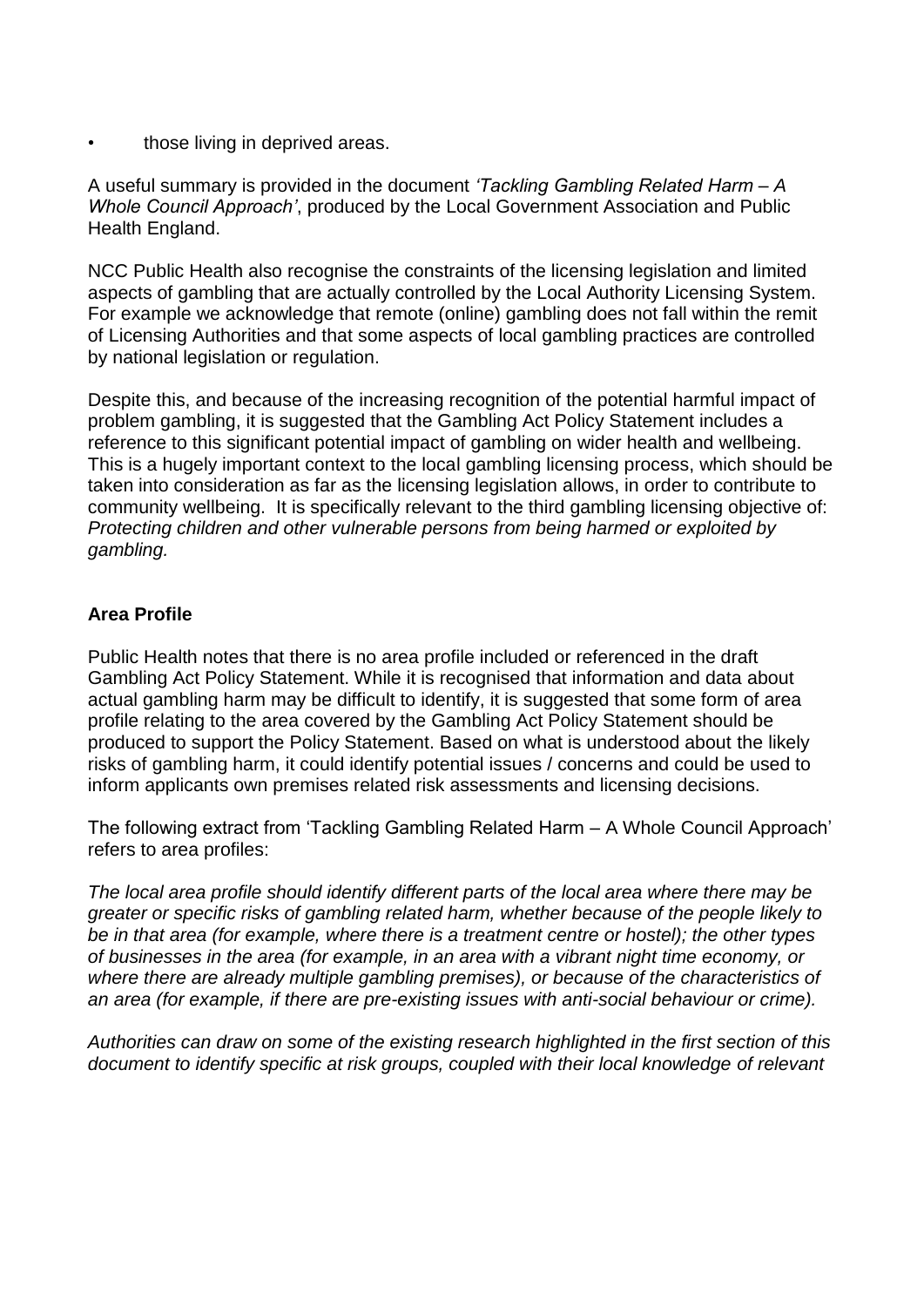*issues and premises. This can help identify additional measures or protections that may need to be applied in those areas, for example specific licence conditions or a presumption that it may be harder to get a licence if it is felt that there is a greater risk to the licensing objectives in certain areas.*

It is also addressed in the Gambling Commission Guidance to Local Authorities:

*there is no mandatory requirement to have a local area profile, but there are a number of benefits:*

*• it enables licensing authorities to better serve their local community, by better reflecting the community and the risks within it*

*• greater clarity for operators as to the relevant factors in licensing authority decision making, will lead to improved premises licence applications, with the operator already incorporating controls and measures to mitigate risk in their application*

*• it enables licensing authorities to make robust but fair decisions, based on a clear, published set of factors and risks, which are therefore less susceptible to challenge • it encourages a proactive approach to risk that is likely to result in reduced compliance and enforcement action.*

We recognise that producing an area profile is not a mandatory requirement of Licensing Authorities, but as a best practice approach to recognising and responding to health and wellbeing harm, this would be an important information source to better understand possible risks, to inform licensing practices and decisions and to work with partners across statutory and voluntary sector to support individuals and families.

The Public Health team would welcome being a partner to develop this information source, and better understand local need and how we can work together to prevent and respond effectively.

Reference:

LGA / PHE (2018) *'Tackling Gambling Related Harm – A Whole Council Approach'* [https://www.local.gov.uk/sites/default/files/documents/Tackling%20gambling%20related%2](https://www.local.gov.uk/sites/default/files/documents/Tackling%20gambling%20related%20harm_LGA_10%2023.pdf) [0harm\\_LGA\\_10%2023.pdf](https://www.local.gov.uk/sites/default/files/documents/Tackling%20gambling%20related%20harm_LGA_10%2023.pdf)

Kinds Regards,

durgestman

Lucy Wightman **Director of Public Health**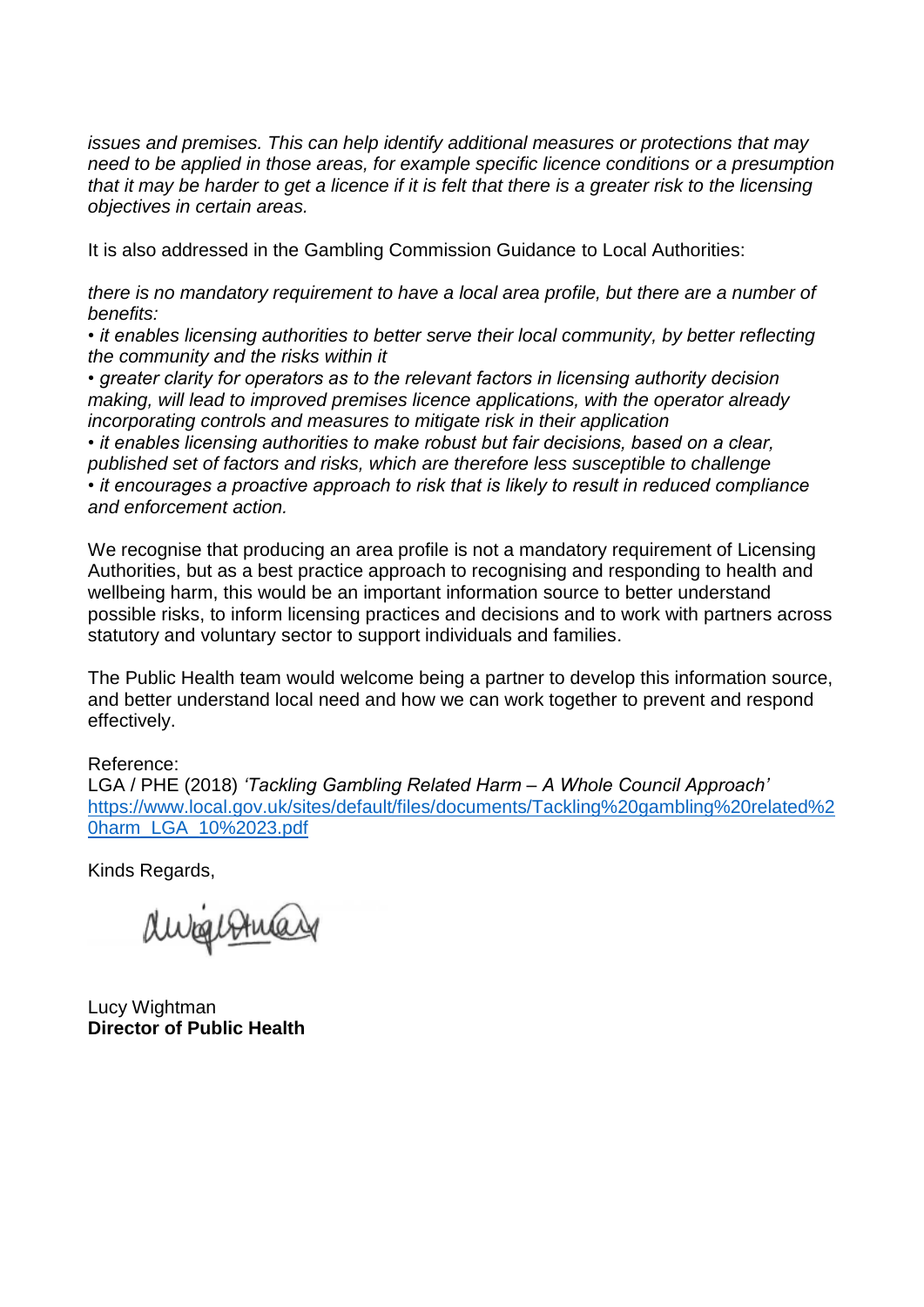## Appendix 3: Summary of responses received and the officer considerations

| <b>Respondent Details</b>                                                                 | Comments made                                                                                                                                                                                                                                                                                                                                                                                                                                                                                                                                                                                                                                                                                                                                                                                                                                                                                                                                                                                                                                                                                                                                                                                                                                                                                                                                                                                                                                                                                                                                                                                                                                                                                                                                                                                                                                                                                                                                                                                                                                                                                                                                                                                                                                                                                                                                                                                                                                                                                                                                                    | Response                                                                                                                                                                                                                                                                                                                                                                                                                                                                                               |
|-------------------------------------------------------------------------------------------|------------------------------------------------------------------------------------------------------------------------------------------------------------------------------------------------------------------------------------------------------------------------------------------------------------------------------------------------------------------------------------------------------------------------------------------------------------------------------------------------------------------------------------------------------------------------------------------------------------------------------------------------------------------------------------------------------------------------------------------------------------------------------------------------------------------------------------------------------------------------------------------------------------------------------------------------------------------------------------------------------------------------------------------------------------------------------------------------------------------------------------------------------------------------------------------------------------------------------------------------------------------------------------------------------------------------------------------------------------------------------------------------------------------------------------------------------------------------------------------------------------------------------------------------------------------------------------------------------------------------------------------------------------------------------------------------------------------------------------------------------------------------------------------------------------------------------------------------------------------------------------------------------------------------------------------------------------------------------------------------------------------------------------------------------------------------------------------------------------------------------------------------------------------------------------------------------------------------------------------------------------------------------------------------------------------------------------------------------------------------------------------------------------------------------------------------------------------------------------------------------------------------------------------------------------------|--------------------------------------------------------------------------------------------------------------------------------------------------------------------------------------------------------------------------------------------------------------------------------------------------------------------------------------------------------------------------------------------------------------------------------------------------------------------------------------------------------|
|                                                                                           |                                                                                                                                                                                                                                                                                                                                                                                                                                                                                                                                                                                                                                                                                                                                                                                                                                                                                                                                                                                                                                                                                                                                                                                                                                                                                                                                                                                                                                                                                                                                                                                                                                                                                                                                                                                                                                                                                                                                                                                                                                                                                                                                                                                                                                                                                                                                                                                                                                                                                                                                                                  |                                                                                                                                                                                                                                                                                                                                                                                                                                                                                                        |
| GamCare,<br>1st Floor,<br><b>CAN Mezzanine</b><br>Old Street,<br>London,<br><b>N1 6AH</b> | Thank you for your letter regarding the above consultation, we appreciate your interest in<br>our work.<br>While we do not have the resources available to allow us to personally respond to each<br>Local Authority which contacts us regarding their refreshed Statement of Principles, we<br>have compiled a list of the issues or factors which we think it would be helpful to consider<br>below, more information is available via the <b>Gambling Commission</b> .<br>The function of the Statement is to reflect locally specific gambling concerns and to reflect<br>the Council's wider strategic objectives. The active use of the Statement is one means by<br>which you can make clear your expectations of gambling operators who have premises in<br>your area. This allows operators to respond to locally specific requirements and adjust<br>their own policies and procedures as required.<br>A helpful first step is to develop a risk map of your local area so that you are<br>aware of both potential and actual risks around gambling venues. A useful<br>explanation of area-based risk-mapping has been developed with Westminster<br>and Manchester City Councils, which gives some guidance on those who may be<br>most vulnerable or at-risk of gambling-related harm. For more information please<br>www.geofutures.com/research-2/gambling-related-harm-how-local-space-<br>see<br>shapes-our-understanding-of-risk/<br>Consider that proposals for new gambling premises which are near hostels or<br>other accommodation or centres catering for vulnerable people, including those<br>with learning difficulties, and those with gambling / alcohol / drug abuse problems,<br>as likely to adversely affect the licensing objectives set out by the Gambling<br>Commission. This is also relevant regarding the proximity to schools, colleges and<br>universities.<br>A detailed local risk assessment at each gambling venue - pertinent to the<br>environment immediately surrounding the premises as well as the wider local area<br>- is a good way to gauge whether the operator and staff teams are fully aware of<br>the challenges present in the local area and can help reassure the Local Licensing<br>Authority that appropriate mitigations are in place.<br>Does the operator have a specific training programme for staff to ensure that they<br>are able to identify children and other vulnerable people, and take appropriate<br>action to ensure they are not able to access the premises or are supported | This is a generic consultation<br>response which has not considered<br>the detail of the Policy presented.<br>The Licensing Authority is aware of<br>the risks posed by gambling and<br>has included the requirement for<br>local risk assessments in this latest<br>version of its Statement of<br>Gambling Policy. Risk mapping is a<br>piece or work under consideration<br>Northamptonshire County<br>with<br>Council Public Health, with a view<br>to adding at a future review of the<br>policy. |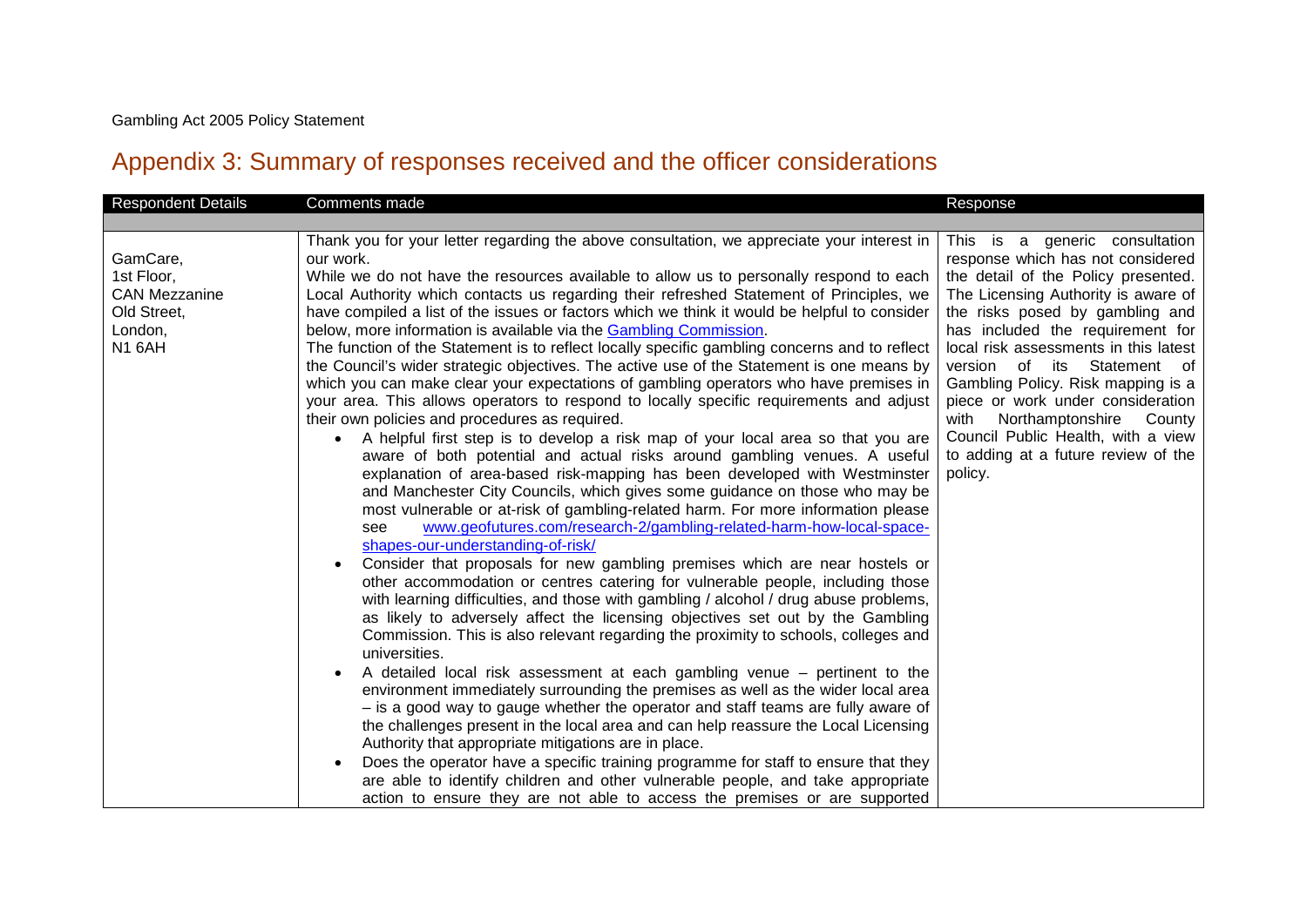| <b>Respondent Details</b>                                                        | Comments made                                                                                                                                                                                                                                                                                                                                                                                                                                                                                                                                                                                                                                                                                                                                                                                                                                                                                                                                                                                                                                                                                                                                                                                                                                                                       | Response                                                                                                                                                                                                                                                                                                                                                                                                                                                                                                                                                                                              |
|----------------------------------------------------------------------------------|-------------------------------------------------------------------------------------------------------------------------------------------------------------------------------------------------------------------------------------------------------------------------------------------------------------------------------------------------------------------------------------------------------------------------------------------------------------------------------------------------------------------------------------------------------------------------------------------------------------------------------------------------------------------------------------------------------------------------------------------------------------------------------------------------------------------------------------------------------------------------------------------------------------------------------------------------------------------------------------------------------------------------------------------------------------------------------------------------------------------------------------------------------------------------------------------------------------------------------------------------------------------------------------|-------------------------------------------------------------------------------------------------------------------------------------------------------------------------------------------------------------------------------------------------------------------------------------------------------------------------------------------------------------------------------------------------------------------------------------------------------------------------------------------------------------------------------------------------------------------------------------------------------|
|                                                                                  | appropriately?<br>Does the operator ensure that there is an adequate number of staff and managers<br>are on the premises at key points throughout the day? This may be particularly<br>relevant for premises situated nearby schools / colleges / universities, and/or<br>pubs, bars and clubs.<br>Consider whether the layout, lighting and fitting out of the premises have been<br>designed so as not to attract children and other vulnerable persons who might be<br>harmed or exploited by gambling.<br>Consider whether any promotional material associated with the premises could<br>encourage the use of the premises by children or young people if they are not<br>legally allowed to do so.<br>We would suggest that the Local Licensing Authority primarily consider applications from<br>GamCare Certified operators. GamCare Certification is a voluntary process comprising an<br>independent audit assessment of an operator's player protection measures and social<br>responsibility standards, policy and practice. Standards are measured in accordance with<br>the GamCare Player Protection Code of Practice. If you would like more information on<br>how our audit can support Local Licensing Authorities, please contact<br>mike.kenward@gamcare.org.uk |                                                                                                                                                                                                                                                                                                                                                                                                                                                                                                                                                                                                       |
|                                                                                  |                                                                                                                                                                                                                                                                                                                                                                                                                                                                                                                                                                                                                                                                                                                                                                                                                                                                                                                                                                                                                                                                                                                                                                                                                                                                                     |                                                                                                                                                                                                                                                                                                                                                                                                                                                                                                                                                                                                       |
| Lucy Wightman<br>Director of Public Health<br>Northamptonshire County<br>Council | Dear Sir / Madam,<br>Please consider this letter a response from Northamptonshire County Council's Public<br>Health team to your consultation on your draft Gambling Act 2005 Policy Statement 2019-<br>2021.<br>The Public Health team recognise that gambling is a legal and legitimate form of<br>entertainment, undertaken in some form by a large proportion of the population. It also<br>recognises that for the majority of people, gambling causes limited harm or problems.<br>Gambling Harm:<br>However it is increasingly recognised that gambling can, and is, causing significant harm<br>to individuals, families and wider communities. This harm can impact on an individual's<br>direct health and wellbeing but can also impact on other areas such as financial<br>inclusion/wellbeing, housing and homelessness and affecting their families and leading to<br>family breakdown. Recent media has identified the significant links with problematic<br>gambling and suicide. Concerns about harm related to gambling appears to be increasing<br>in line with increased access to gambling opportunities in recent years.<br>Evidence suggests that certain groups are more vulnerable to problem gambling including:<br>• children and young people           | Part B Paragraph 1.23 has been<br>amended to read:<br>"There is significant potential impact<br>of gambling on wider health and<br>wellbeing.<br>This is<br>a<br>hugely<br>important context to the local<br>gambling licensing process, which<br>should be taken into consideration<br>as far as the licensing legislation<br>allows, in order to contribute to<br>It<br>community<br>wellbeing.<br>is<br>specifically<br>relevant<br>to<br>this<br>objective. This licensing authority<br>the<br>has<br>noted<br>Gambling<br>Commission's Guidance that this<br>objective means preventing children |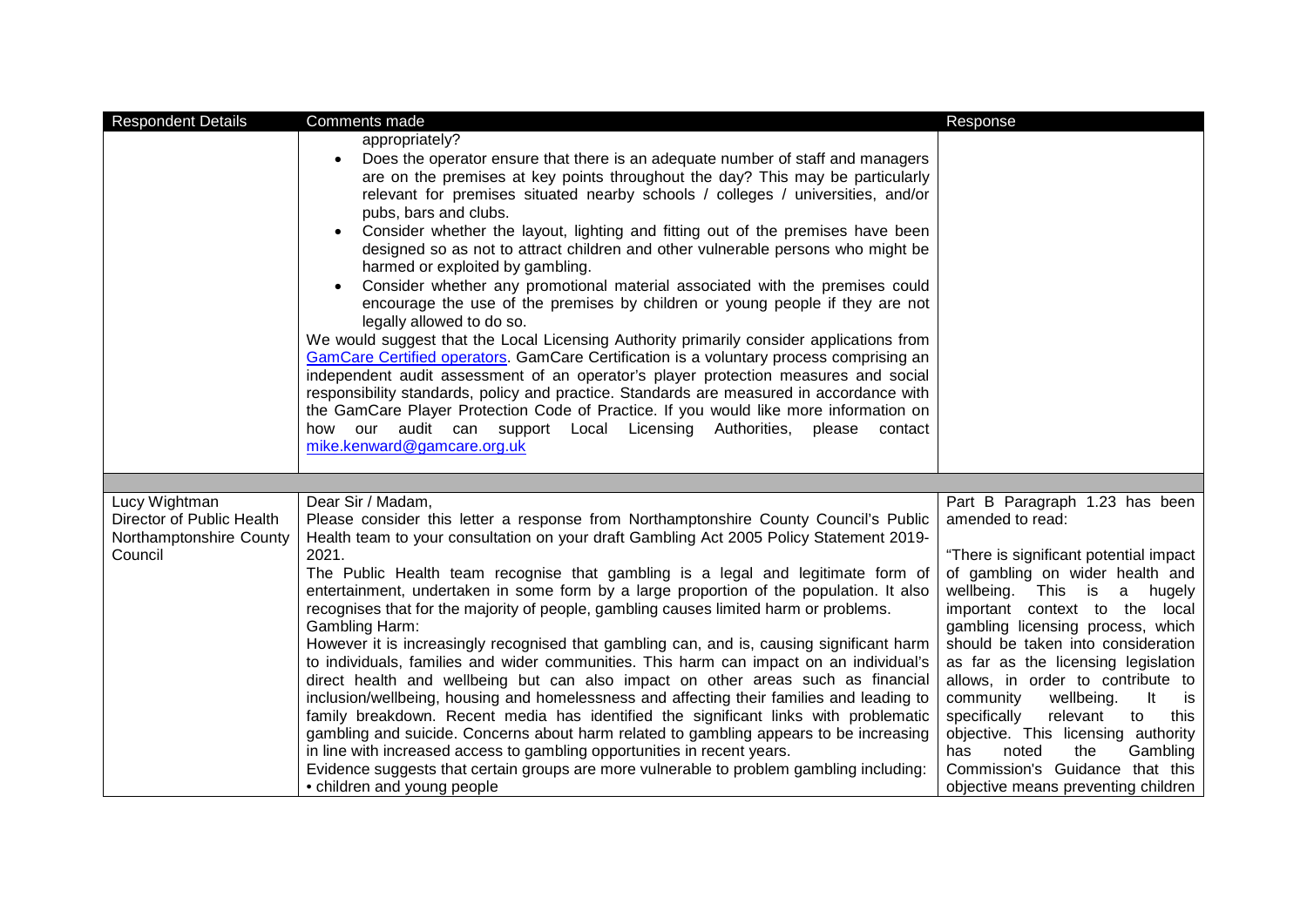| <b>Respondent Details</b> | Comments made                                                                                                                                                                 | Response                                                       |
|---------------------------|-------------------------------------------------------------------------------------------------------------------------------------------------------------------------------|----------------------------------------------------------------|
|                           | • people with mental health issues                                                                                                                                            | from taking part in gambling (as well                          |
|                           | • certain minority ethnic groups, the unemployed                                                                                                                              | as restriction of advertising so that                          |
|                           | • homeless people                                                                                                                                                             | gambling products are not aimed at                             |
|                           | • those with education needs                                                                                                                                                  | or are, particularly attractive to                             |
|                           | • people with financially constrained circumstances; and                                                                                                                      | children). The licensing authority                             |
|                           | • those living in deprived areas.                                                                                                                                             | therefore<br>will<br>consider,<br>as                           |
|                           | A useful summary is provided in the document 'Tackling Gambling Related Harm - A                                                                                              | suggested<br>$\mathsf{in}$<br>the<br>Gambling                  |
|                           | Whole Council Approach', produced by the Local Government Association and Public                                                                                              | Commission's Guidance, whether                                 |
|                           | Health England.                                                                                                                                                               | specific measures are required at                              |
|                           | NCC Public Health also recognise the constraints of the licensing legislation and limited                                                                                     | particular premises, with regard to                            |
|                           | aspects of gambling that are actually controlled by the Local Authority Licensing System.                                                                                     | this licensing objective. Appropriate                          |
|                           | For example we acknowledge that remote (online) gambling does not fall within the remit                                                                                       | measures may include supervision                               |
|                           | of Licensing Authorities and that some aspects of local gambling practices are controlled                                                                                     | 0f<br>entrances<br>machines,                                   |
|                           | by national legislation or regulation.                                                                                                                                        | segregation of areas etc.                                      |
|                           | Despite this, and because of the increasing recognition of the potential harmful impact of                                                                                    |                                                                |
|                           | problem gambling, it is suggested that the Gambling Act Policy Statement includes a                                                                                           |                                                                |
|                           | reference to this significant potential impact of gambling on wider health and wellbeing.                                                                                     |                                                                |
|                           | This is a hugely important context to the local gambling licensing process, which should be                                                                                   |                                                                |
|                           | taken into consideration as far as the licensing legislation allows, in order to contribute to                                                                                |                                                                |
|                           | community wellbeing. It is specifically relevant to the third gambling licensing objective of:                                                                                |                                                                |
|                           | Protecting children and other vulnerable persons from being harmed or exploited by                                                                                            |                                                                |
|                           | gambling.                                                                                                                                                                     |                                                                |
|                           | Area Profile                                                                                                                                                                  |                                                                |
|                           | Public Health notes that there is no area profile included or referenced in the draft                                                                                         |                                                                |
|                           | Gambling Act Policy Statement. While it is recognised that information and data about                                                                                         |                                                                |
|                           | actual gambling harm may be difficult to identify, it is suggested that some form of area                                                                                     | As stated in the response, Area                                |
|                           | profile relating to the area covered by the Gambling Act Policy Statement should be<br>produced to support the Policy Statement. Based on what is understood about the likely | Profiles are not a mandatory<br>requirement. NCC Public Health |
|                           | risks of gambling harm, it could identify potential issues / concerns and could be used to                                                                                    | have offered to work with the                                  |
|                           | inform applicants own premises related risk assessments and licensing decisions.                                                                                              | County authorities on area profiles                            |
|                           | The following extract from 'Tackling Gambling Related Harm - A Whole Council Approach'                                                                                        | and this piece of work will be                                 |
|                           | refers to area profiles:                                                                                                                                                      | undertaken during the life of this                             |
|                           | The local area profile should identify different parts of the local area where there may be                                                                                   | policy and introduced through the                              |
|                           | greater or specific risks of gambling related harm, whether because of the people likely to                                                                                   | policy review processin due course.                            |
|                           | be in that area (for example, where there is a treatment centre or hostel); the other types                                                                                   |                                                                |
|                           | of businesses in the area (for example, in an area with a vibrant night time economy, or                                                                                      |                                                                |
|                           | where there are already multiple gambling premises), or because of the characteristics of                                                                                     |                                                                |
|                           | an area (for example, if there are pre-existing issues with anti-social behaviour or crime).                                                                                  |                                                                |